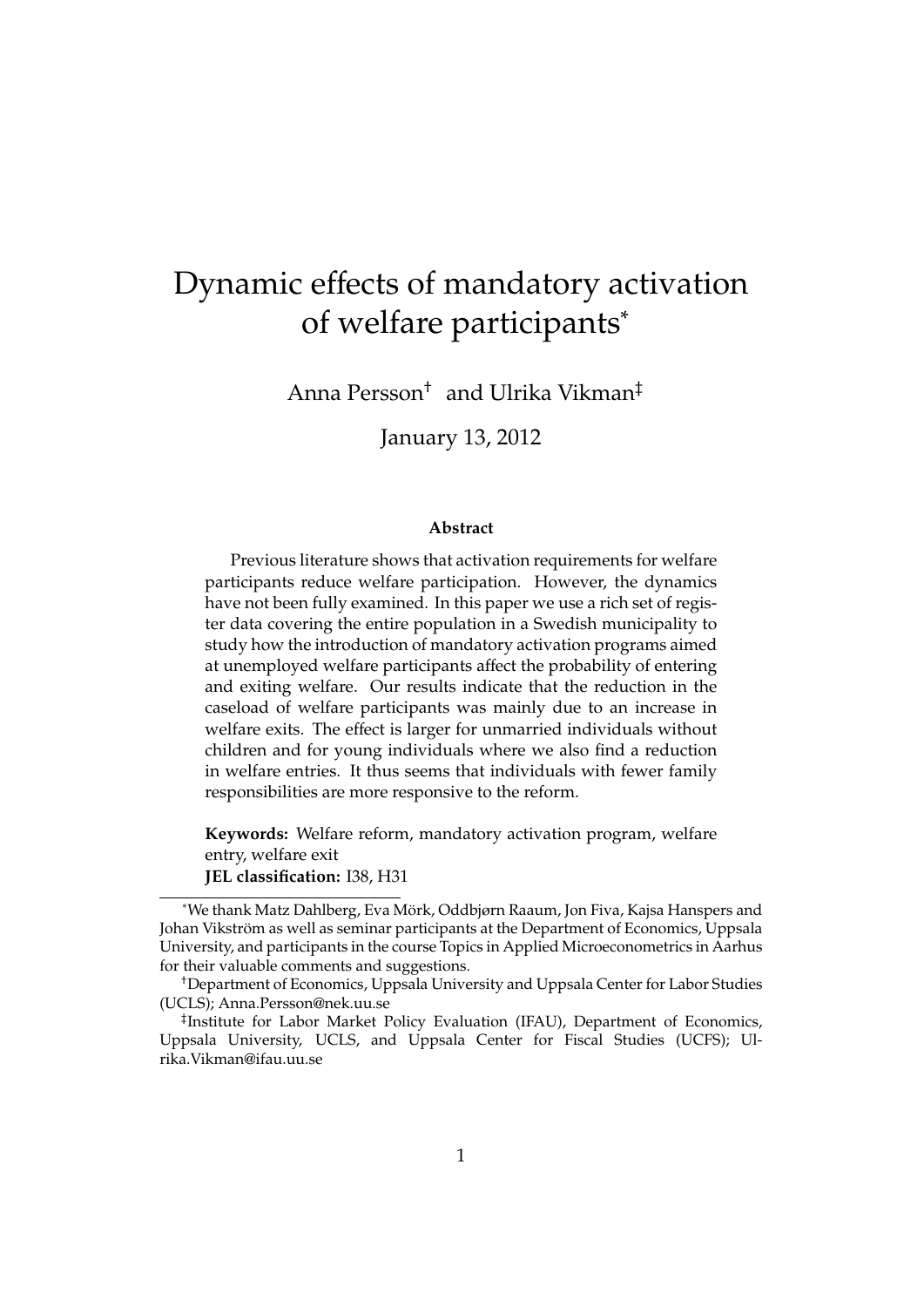# **1 Introduction**

There is a broad consensus that the welfare state has the responsibility of providing economic support to poor individuals. However, the form that poverty alleviation should take is a much-debated issue since receiving benefits generally conflicts with retaining work incentives. Throughout history, the poor were often required to provide some service to society to prove themselves to be "worthy" of support. It was thus common to require welfare participants to take on publicly provided low-paying jobs or move to workhouses to retain eligibility for benefits. In the last twenty years, work requirements and activation programs have again been discussed as ways of creating "the correct incentives" for recipients of social assistance $^1$ .

In this paper we study the effect of such work requirements on the flows into and out of welfare participation in a Swedish municipality. The identifying variation that we use arises due to a sequential implementation of activation programs in different city districts of Stockholm. This reform has been shown to have a negative effect on the overall caseload, and a positive effect on employment (Dahlberg, Johansson, and Mörk 2008). In this study we decompose these previous results into effects on entry and exit rates. The importance of performing this decomposition is established by Grogger, Haider, and Klerman (2003), who show that a reduction in welfare entry accounted for around half of the decline in US welfare caseloads during the 1990s, while increased exit rates explained the other half. Also,

<sup>&</sup>lt;sup>1</sup>We will use the words welfare and social assistance (American and Swedish terms, respectively) as equivalents.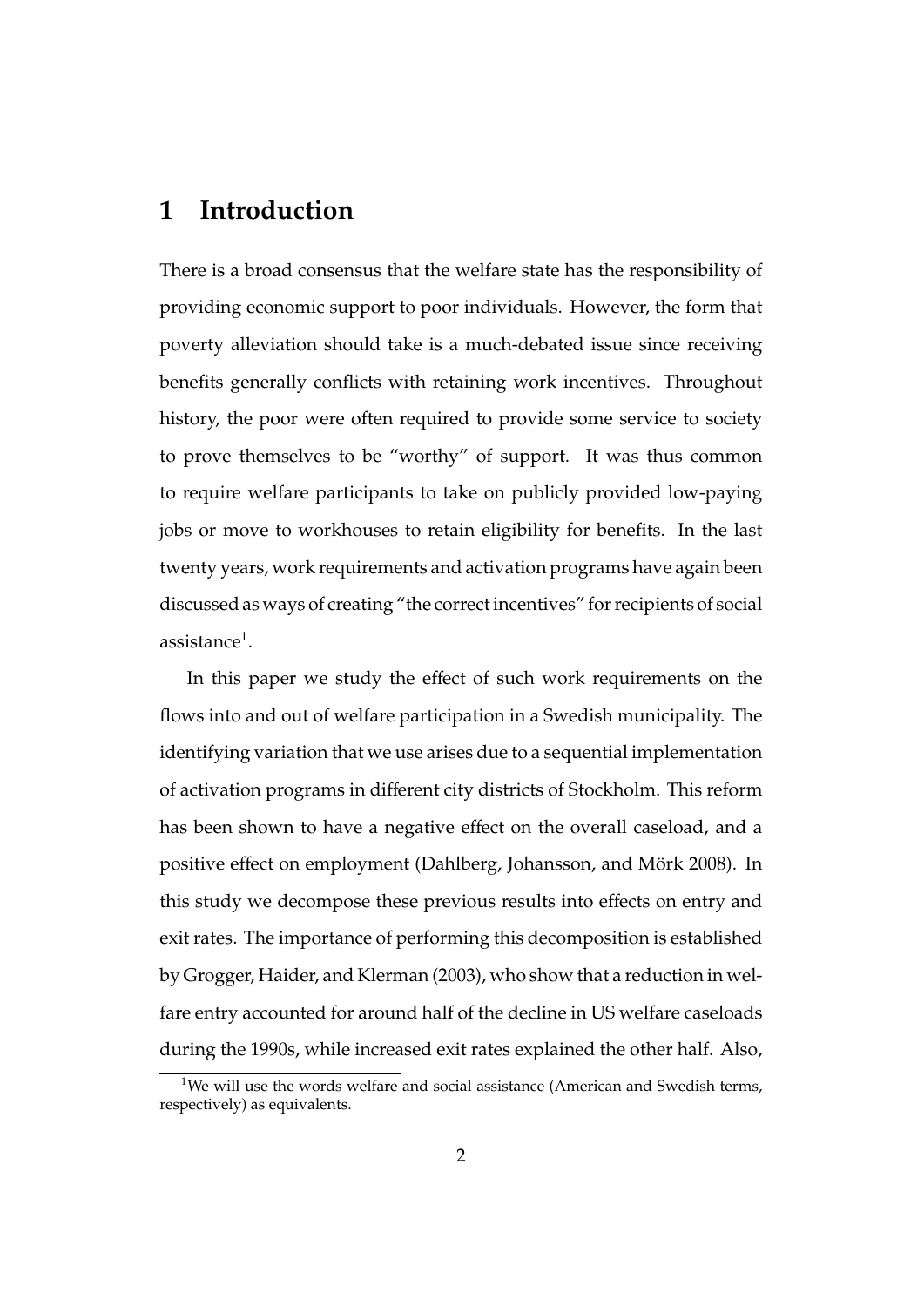Grogger (2004) shows that entry and exit are not symmetrically affected by the economy and welfare reform. Thus, by not including effects on both flows in the analysis, a lot of information will be lost. However, studying the full dynamics of welfare participation requires more data than what is commonly available. Most previous literature thus focus on welfare exits, since one then only needs data on welfare participants or welfare leavers. The studies that do analyze welfare entry find ambiguous results (Klawitter, Plotnick, and Edwards (2000), Gittleman (2001) and, Acs, Phillips, and Nelson (2005)). A priori, the effect on activation requirements on welfare entry are ambiguous. As discussed by Moffitt (1996) the effect will depend on weather the activity is viewed as a burden or something that might favour future employment probabilities. Also, the program might affect welfare stigma and thus the implicit social cost of welfare participation.

There are many variations of activation programs, and participating in activation may imply very different things. In a strong version known as "workfare" the welfare recipient is required to work in a publicly provided job to retain assistance. Weaker versions may merely mandate participation in a job preparation or job search program. There are also optional activation programs in which noncompliance does not lead to sanctions. Moreover, programs differ in how much focus they put on increasing human captial by providing relevant skills relative to testing the participants willingness to work. In most theoretical work on activation requirements for welfare recipients it is assumed that the activation does not improve human capital, they only change individuals' incentives<sup>2</sup>. Besley and Coate

<sup>&</sup>lt;sup>2</sup>See for example Chambers (1989) and Brett (1998).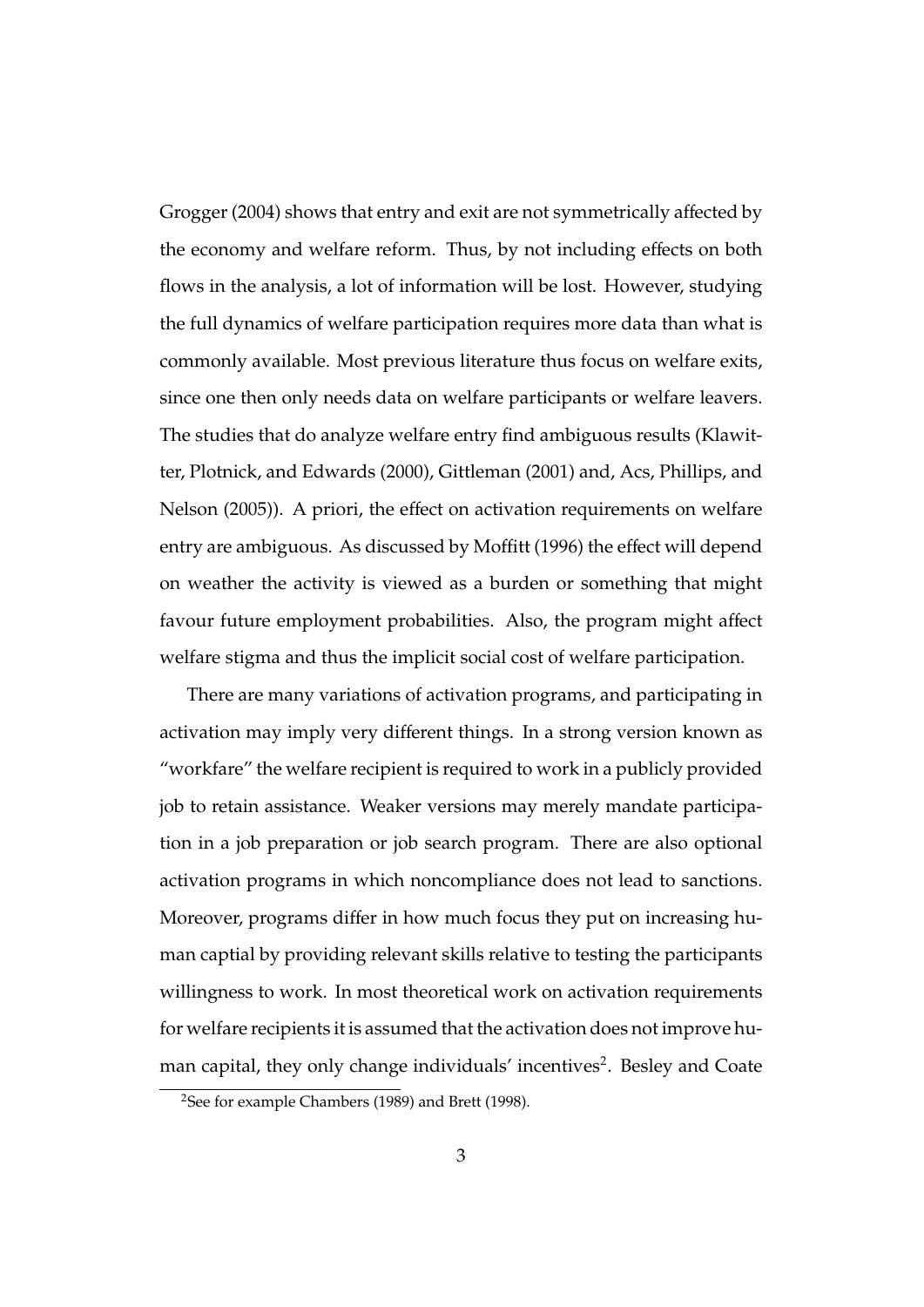(1992) show that the incentive effects of mandatory activation are twofold. In the short run, it will induce individuals to refrain from applying for welfare or to exit welfare faster because there is an implicit cost associated with welfare use. In the longer run people might make choices that reduce the risk of becoming welfare dependent in the future, for example by completing more education, when welfare becomes a less attractive alternative. Hence, mandatory activation programs affect both welfare participants and non-participants through exit and entry effects, respectively.

Our study makes valuable contributions to the existing literature in several ways. First, while welfare reform in the US often implied the implementation of a bundle of reforms with a combination of work requirements, time limits and financial incentives such as the EITC, reforms in Sweden have been restricted to activation. By looking at Swedish data we can thus more credibly isolate the effect of activation requirements from that of other interventions. Second, since we have access to data for the whole population and are not restricted to labor force or welfare participants, we are able to capture the full effect on the probability of non-participants to enter welfare. Third, the feature that all individuals permanently residing in Sweden are potentially eligible to receive welfare benefits, whereas in the US support is primarily aimed at single mothers, makes it possible to look at heterogeneous treatment effects across different demographic groups. And fourth, there is also additional advantages of looking only at the city districts of Stockholm, namely that the districts have the same political representation and, most importantly, belong to the same labor market region. It is thus possible to control for (unobserved)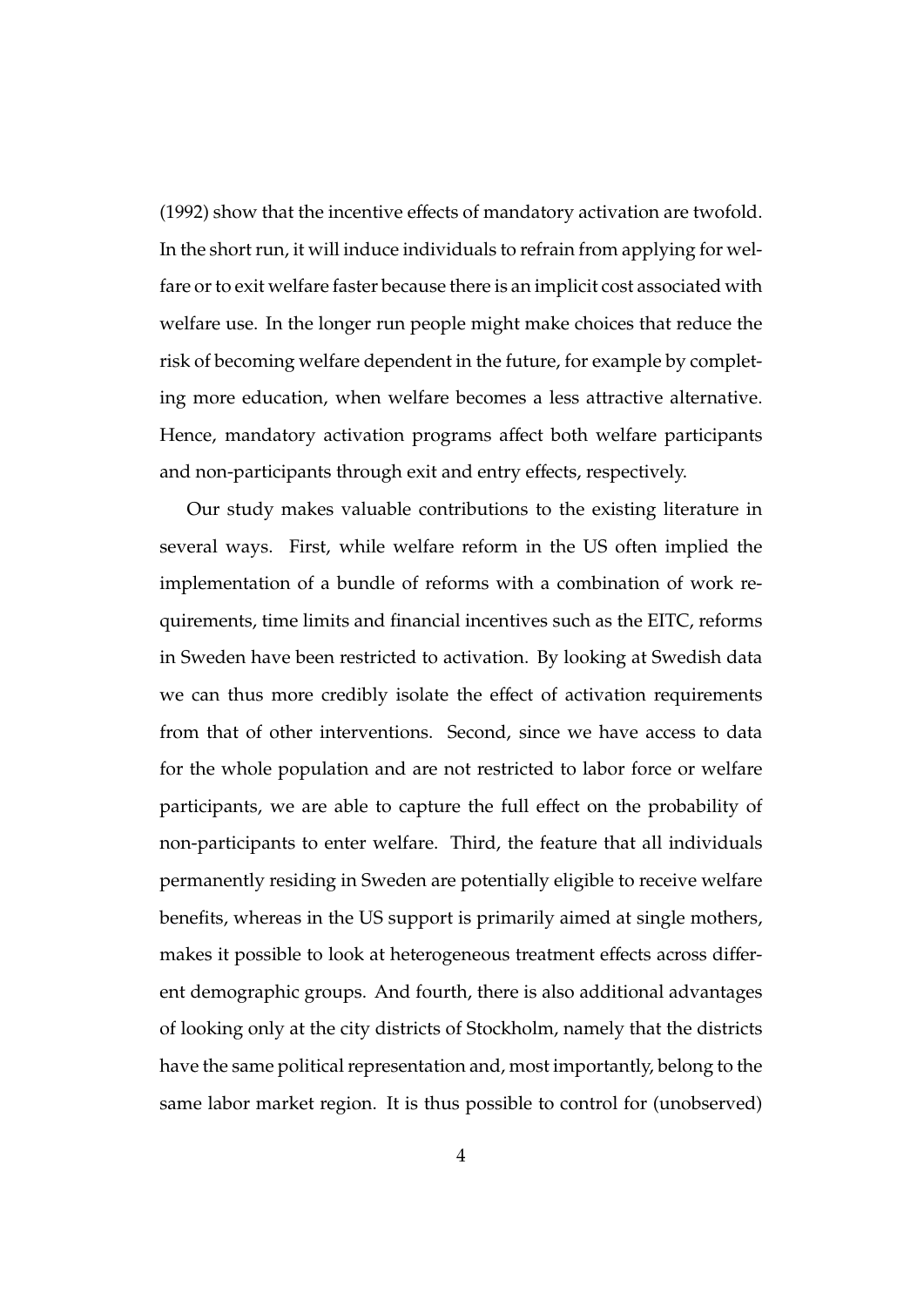common macroeconomic shocks.

When studying the effect of mandatory activation on entry and exit rates, a common concern is that relocation of welfare-prone individuals might invalidate the exogenous variation $^3$ . This has previously been explicitly studied by Edmark (2009) for the same reform and most of the years that is used in our study. She shows that the implementation of activation requirements did not increase outmigration of welfare-prone individuals<sup>4</sup> and thus we conclude that migration is very unlikely to bias the results of this study $^5$ .

In this study we find that mandatory activation has had no effect on the overall probability of entering welfare but the probability of exiting welfare increased with 0.9 percentage points. For young individuals the activation requirements had a rather large effect on entry rates into welfare, a reduction of 0.6 percentage points, and the increase in exit rate was also somewhat higher than for the average for the whole population of welfare recipients (1.4 percentage points). For one group, unmarried individuals without children, we also find larger effects on exit rates, a 2 percentage points increase. These heterogeneous effects might be explained by the fact that the programs consists of different activities depending on the needs of the participant, and that the various activities might have different effects.

 $3$ The hypothesis that regions with generous welfare systems attract welfare participants, that is, welfare-prone individuals relocate to places where social assistance is higher, is confirmed in several recent studies; Gelbach (2004), McKinnish (2007) and Fiva (2009).

 $^{4}$ If it was the case that inividuals fictiously changed address to avoid the activation, this would also be captured in this study since it uses information on where the individuals is registered to live, not self-reported information

 $5$ We do not find any migration due to the reform in our sample either and have run the estimations both with and without movers but the result does not change.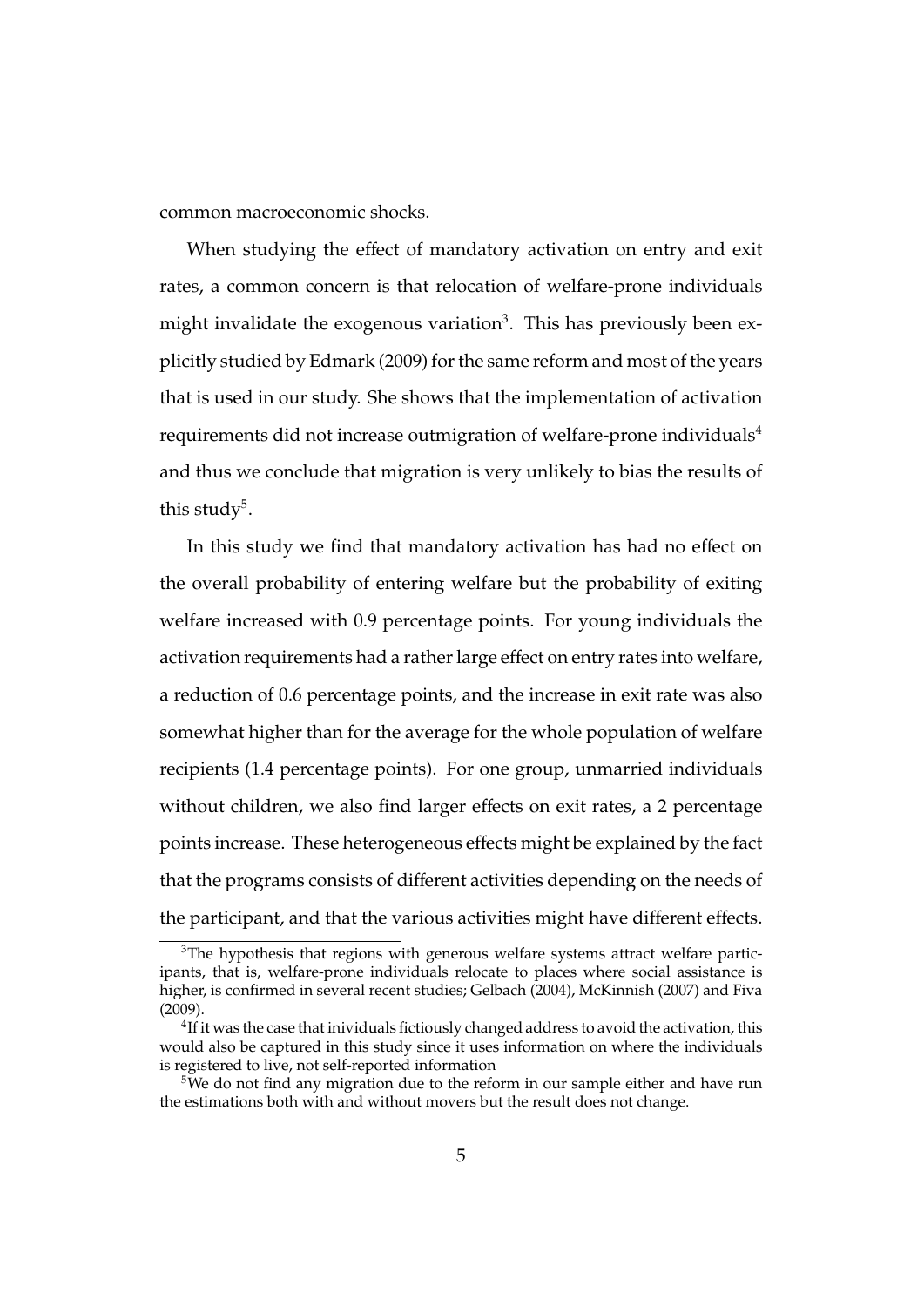Also, it seems that effects are larger for groups that can be assumed to be more mobile and have fewer family responsibilities.

The paper proceeds as follows: In section 2 we summarize the relevant literature, then we describe the Swedish institutions and the data in section 3. In section 4 and section 5 the empirical setting and the results are presented before we conclude in section 6.

# **2 Previous literature**

There is a number of studies in which the effects of activation requirements on welfare participants are investigated (see, for example, Gueron and Pauly (1991) and Friedlander and Burtless (1995)). There is also a few studies in which the effects of such changes on both welfare participants and non-participants are analyzed. Instead, most previous work has consisted of experimental studies or leavers' studies and therefore by construction has focused on exit effects and duration of welfare participation. The results reported by these studies are mixed (see, for example, Blank (2002) for an overview).

Klerman and Haider (2004) show the importance of looking at how entry and exit rates are affected by welfare programs together with economic conditions because they both determine the total caseload. However, economic factors does not seem to affect entry and exit rates symmetrically. As shown by Grogger (2004) improvements in the economy are important in reducing the entry rate, while welfare reform and the unemployment rate are more important in determining the exit rate.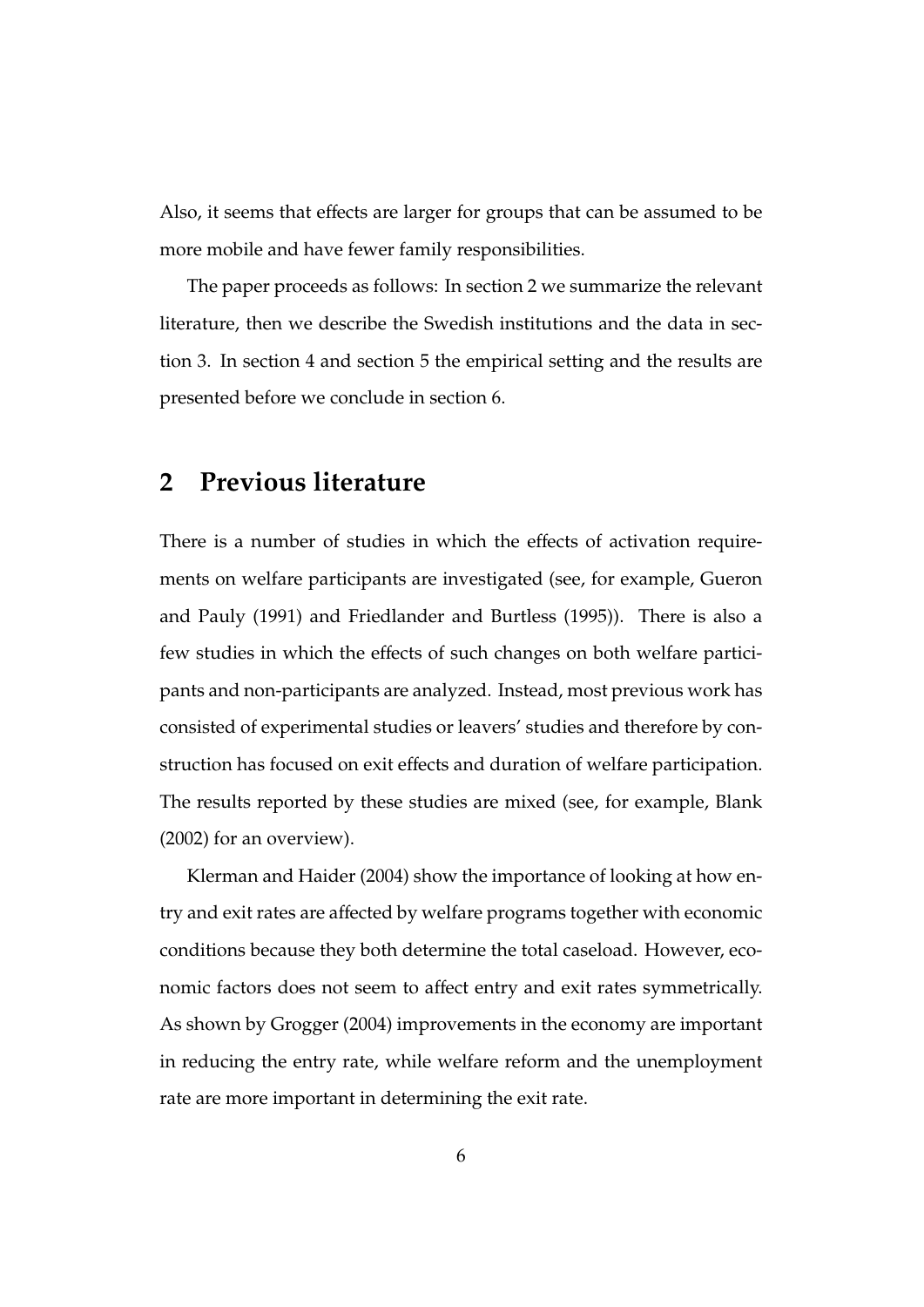Previous studies on what factors determine entry into welfare provide mixed results. Klawitter, Plotnick, and Edwards (2000) show that for young women in the US welfare entry is strongly correlated with the birth of their first child. The probability of welfare participation and the timing of entry is also associated with low education, previous poverty and poor academic achievement. Using SIPP data up to 1996, Gittleman (2001) finds that state waivers before the launching of TANF increased both entry and exit rates. On the other hand Acs, Phillips, and Nelson (2005) find that welfare reform significantly reduced entry rates. These contradictory findings might be explained by the fact that both studies have access to data on only a few post-reform years and that the effect of the reforms is thus not fully captured. There is also some concern that the results should not be given a causal interpretation since, for example, the treatment of applicants or attitudes towards welfare may have changed during the reforms, and that the reform serves as a proxy for other state-level changes.

Moffitt (2003) analyzes effects on both entry and exit rates of nonfinancial factors, where work requirements is one factor. He uses survey data from only post reform years in three American cities where single-mothers both on and off welfare were asked questions. Recipients where asked questions about work and other requirements and sanctions. To capture effects on entry rates, questions to TANF applicants about different diversion programs are used. One diversion program require the applicant to work or demonstrate job search activity prior to application. Moffitt finds that work requirements increase exit rates, but no effect is found on applicants entry rates. The diversion practices gives mixed results for effects on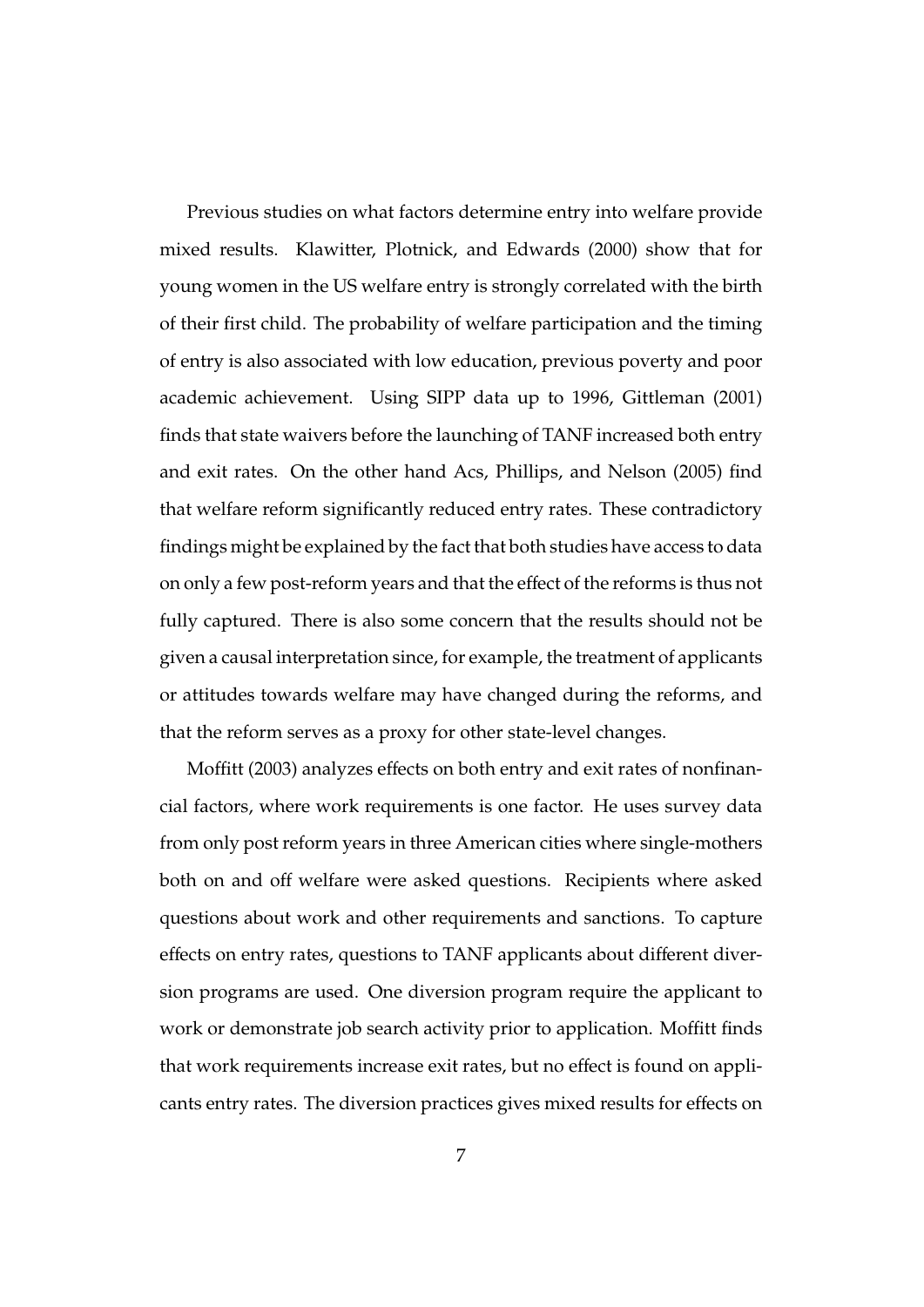entry rates, possibly due to selectivity on unobservables. Since the survey only captures TANF applicants the study may not capture the whole effect since some single-mothers may choose to never apply due to the work requirements.

Moreover, the flows into and out of welfare are different for different groups and might explain differences in overall participation rates between groups. For example, Hansen and Lofstrom (2006), show that entry and exit rates explain part of the difference in welfare participation between immigrants and natives in Sweden. Most Scandinavian studies have found small or insignificant effects if activation on participation rates and costs for welfare<sup>6</sup>. The previously mentioned study by Dahlberg, Johansson, and Mörk (2008) finds that the activation requirements in Stockholm reduce welfare participation, especially among young people and immigrants from non-Western countries. They also find a positive effect of activation requirements on employment.

# **3 Institutional setting and data**

#### **3.1 Social assistance in Sweden**

Sweden is divided into 290 municipalities, which are responsible for the majority of the publicly provided welfare services, such as childcare, education and elder care. The local governments have historically also been responsible for relief for the poor, whereas labor market policies have been

 $6$ See Milton and Bergström (1998) and Giertz (2004) for Sweden, and Dahl (2003) for Norway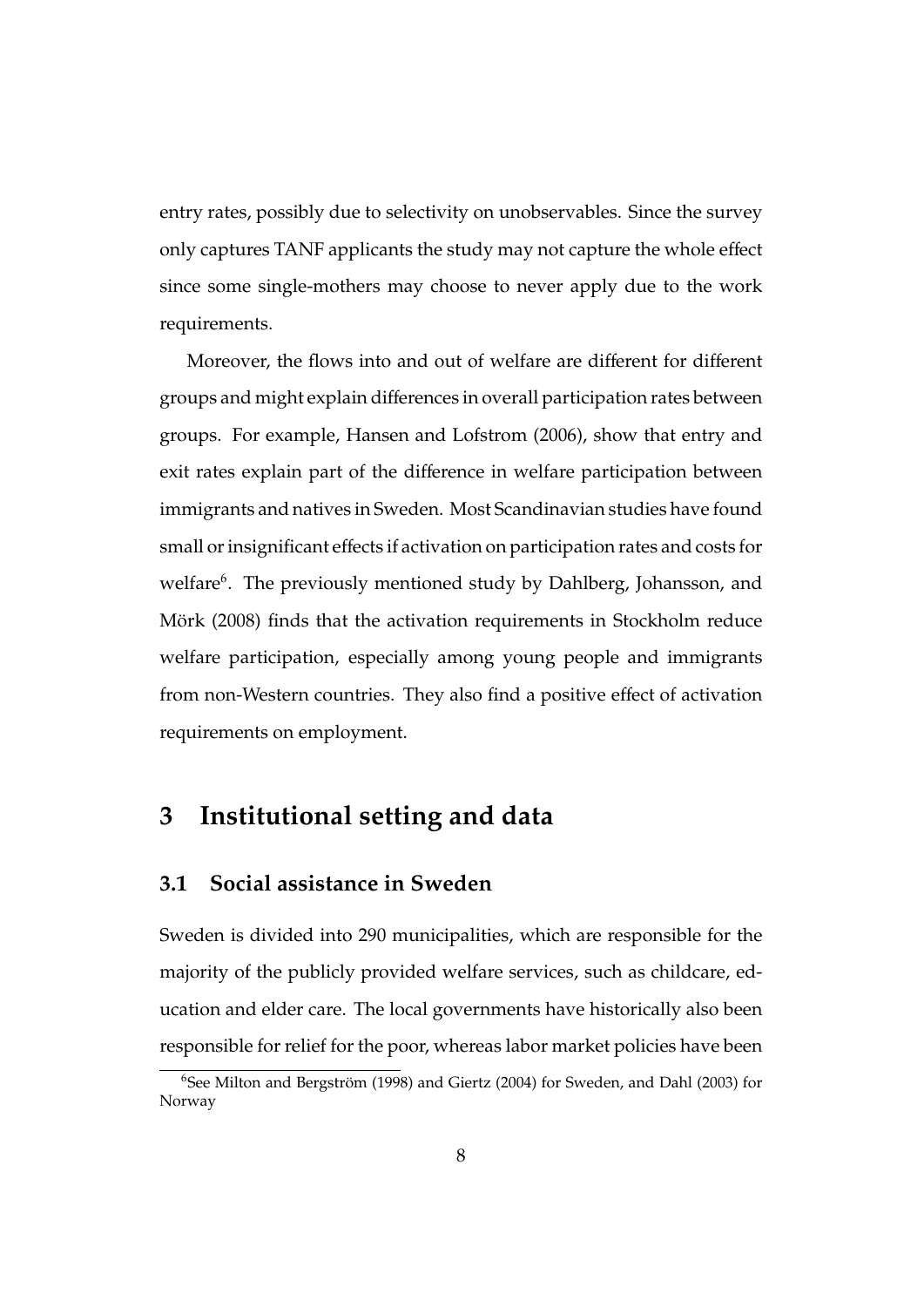administered by the central government. Although social assistance is largely a local responsibility, there is national legislation establishing the main principles for benefits. The legal framework is stated in the Social Services Act passed in 1982. This law ensures all Swedish citizens and foreign citizens living in Sweden financial support to maintain a "reasonable" standard of living in default of other means of support. A minimum benefit level is stated in the legal framework, but the exact level of the benefit is decided by each municipality. Social assistance is a means tested benefit, implying that all other financial resources (such as savings and valuable assets) must be exhausted before an individual is eligible for benefits. This benefit is a last resort when social insurance, such as unemployment insurance and health insurance, is not available or is insufficient. Unlike the social insurances, social assistance is not income based. However, eligibility is universal in the sense that it is not dependent on, for example, having children, as is the case in some other countries (for example, the US and the UK).

During the Swedish recession and financial crisis in the 1990s, the social assistance caseload grew, and many municipalities faced difficulties in financing the social assistance system. As shown in Figure 1, both the cost of welfare benefits and the number of households receiving welfare increased until the mid-1990s, but they have since decreased. However, the cost of benefits per household has increased substantially. In 1983, the average benefit received among those on social assistance was around 9,000 SEK  $(1,125 \text{ USD})^7$  year and household. In 2008, this figure was

<sup>&</sup>lt;sup>7</sup>Between 1983 and 2008 the exchange rate varies between 9 USD per 100 SEK and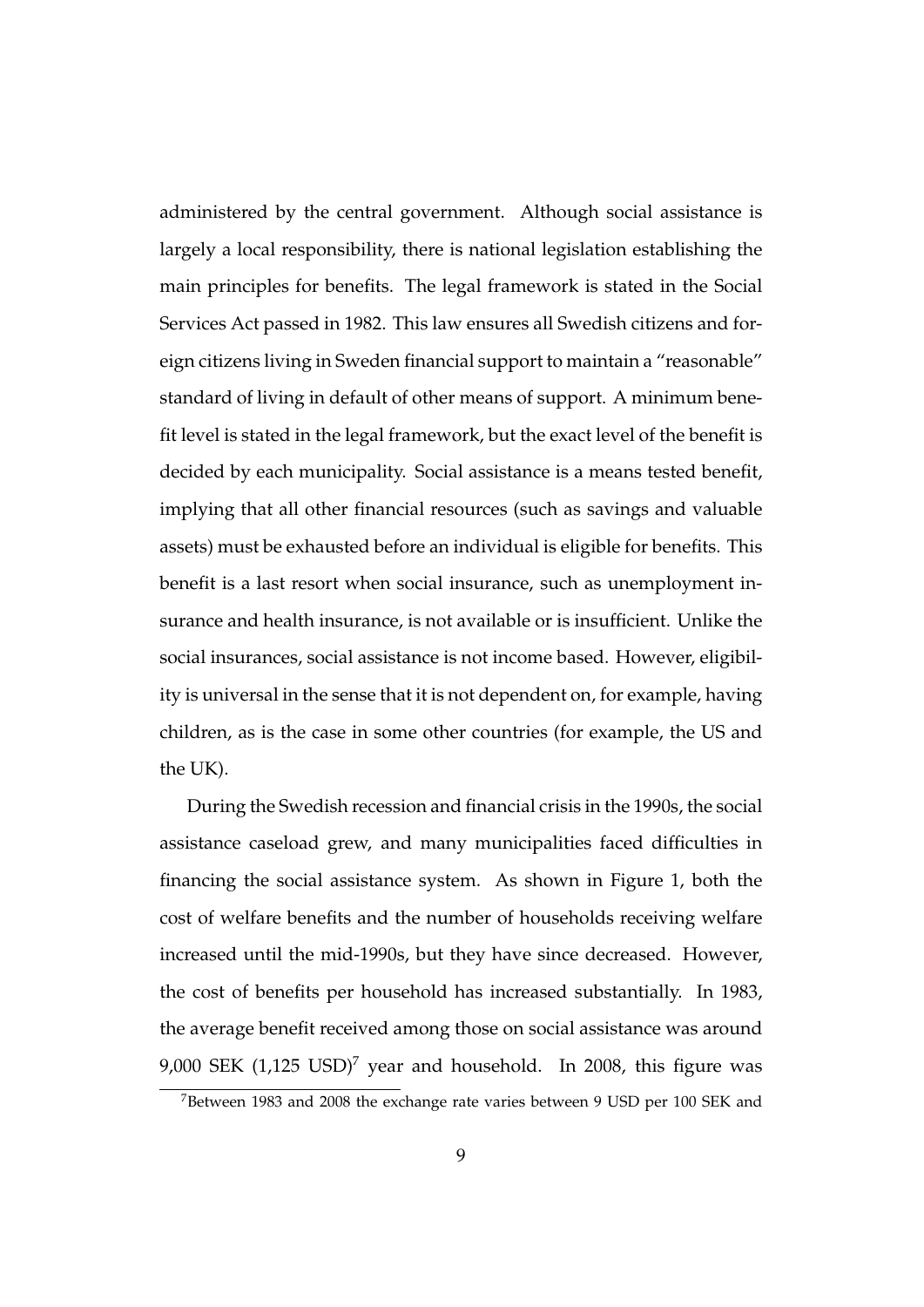almost 44,000 SEK (5,500 USD). This implies that individuals who were on welfare in 2008 received benefits for more months during a year and/or larger amounts of benefits than was the case in 1983.



Figure 1: Cost of welfare (millions of SEK) and number of welfare households (100's) 1983-2008. Source: Statistics Sweden.

In response to the financial difficulties and increase in unemployed social assistance beneficiaries, during the crisis in Sweden, many local governments started to develop municipal activation programs to try to move social assistance recipients from welfare to self-sufficiency. In 1998, the Social Services Act was changed to explicitly allow municipalities to require welfare participants to take part in activation programs to retain their eligibility ${}^{8}$ . The activation programs in the Swedish municipalities consist of job-search programs and education as well as practice at job

almost 19 USD per 100 SEK. For the years we use in our analysis (1993-2005) the exchange rate varies less and the mean exchange rate is 12,5 USD per 100 SEK which we use for comparison in this paper.

<sup>&</sup>lt;sup>8</sup>Some municipalities implemented activation programs prior to 1998.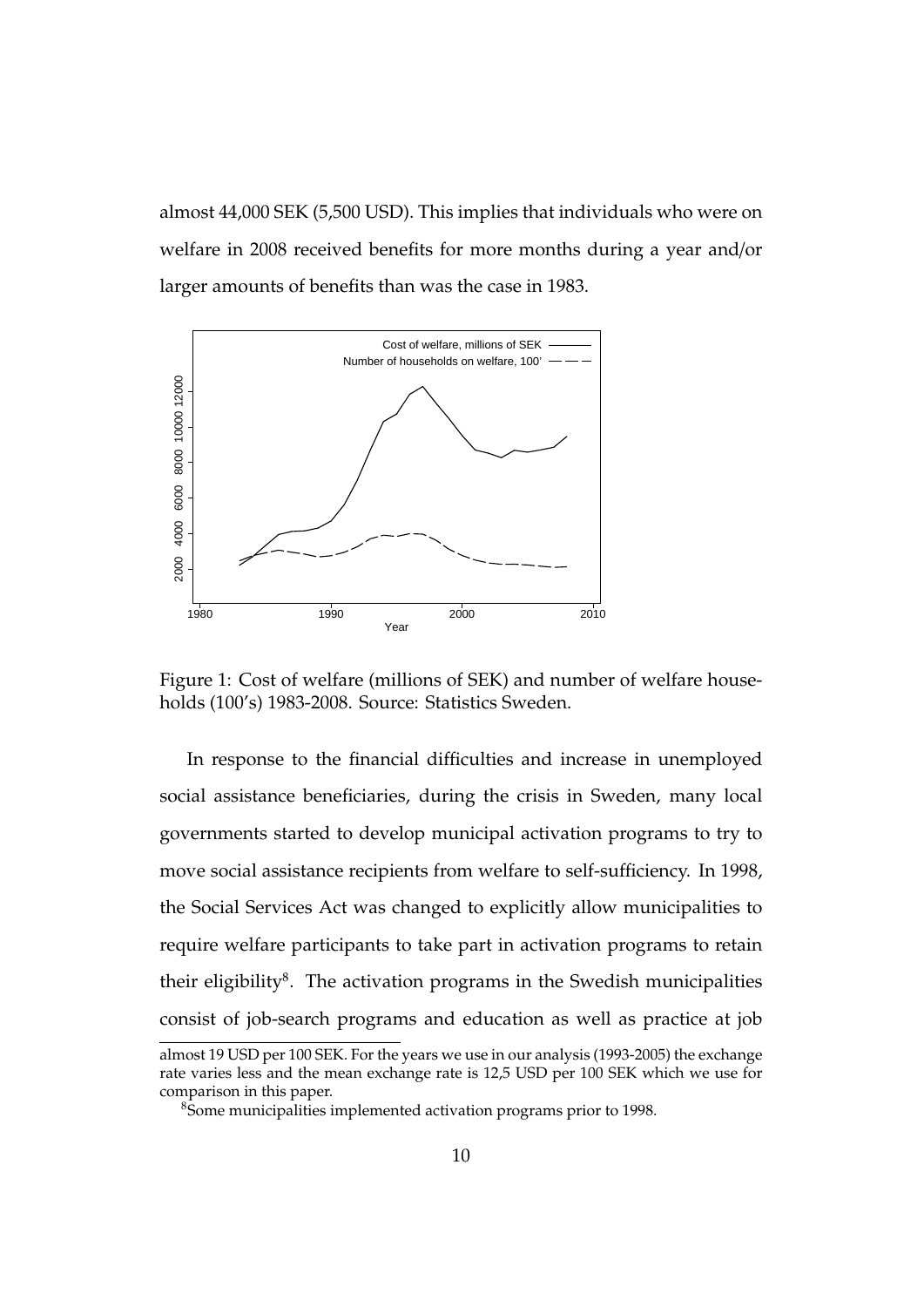sites. In some cases, rehabilitation programs are also offered (Salonen and Ulmestig 2004).

#### **3.2 The city districts of Stockholm**

In Stockholm, the responsibility for many municipal services is decentralized to city districts' councils. During the time period relevant to this study, there were 18 city districts within the municipality. City districts are not responsible for collecting taxes and in general follow guidelines given by the Municipal Council. There are no elections at the city district level, and hence, the political representation is equivalent at the district and municipal levels.

In Table 1, some characteristics of the city districts used in this study for 1993 are shown. The second column is mean social assistance including all individuals in the districts, that is, even those who do not receive social assistance. As can be seen, this varies between around 1,000 SEK for Bromma and 5,800 SEK for Rinkeby. However, for those actually receiving social assistance, the mean only varies between 15,400 SEK and 19,100 SEK (see fifth column). The city district that is most different from the others is Rinkeby, with the lowest mean disposable income and high shares of social assistance receivers, immigrants and low-educated individuals, highest social assistance entry rates and lowest exit rates.

For around three quarters of the social assistance recipients in Stockholm in 2005, unemployment is the reason for needing social assistance. A large fraction of these, 77 percent, do not meet the eligibility criteria for un-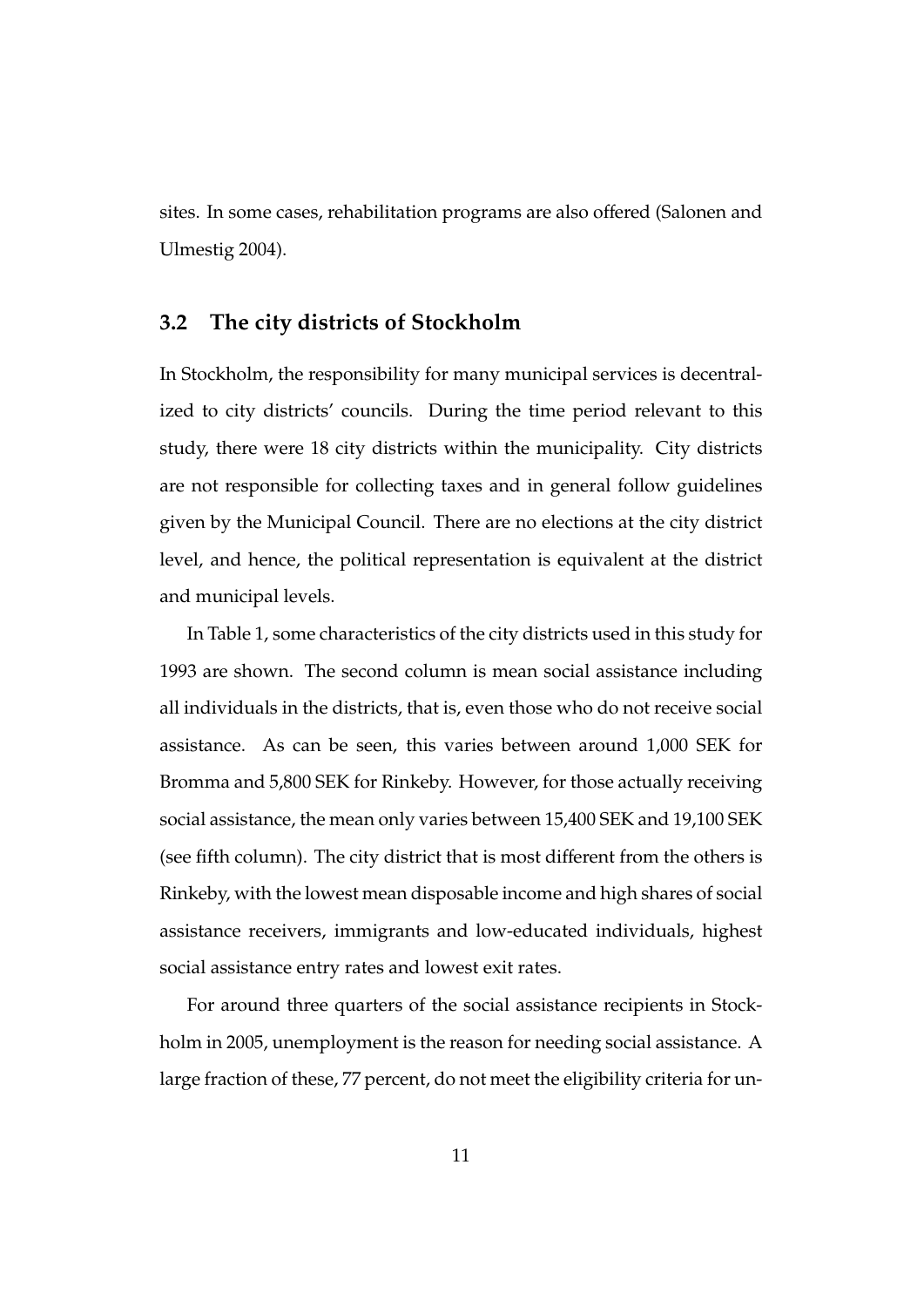|                                                                       |            |                    |                                      | Table 1: City district characteristics 1993                                                                                                |                                                                                   |                                           |                                                                                                                                                                                                                  |                                                    |                                                           |
|-----------------------------------------------------------------------|------------|--------------------|--------------------------------------|--------------------------------------------------------------------------------------------------------------------------------------------|-----------------------------------------------------------------------------------|-------------------------------------------|------------------------------------------------------------------------------------------------------------------------------------------------------------------------------------------------------------------|----------------------------------------------------|-----------------------------------------------------------|
|                                                                       |            | $\widehat{c}$      | $\widehat{\mathfrak{S}}$             | $\bigoplus$                                                                                                                                | $\widehat{\Theta}$                                                                | $\widehat{\circ}$                         |                                                                                                                                                                                                                  | @                                                  | $\widehat{e}$                                             |
|                                                                       | Share of   | Avera              | Average                              | Share born                                                                                                                                 | Average                                                                           |                                           |                                                                                                                                                                                                                  |                                                    |                                                           |
|                                                                       | welfare    | Average<br>welfare | disposable                           | in non-Western                                                                                                                             | benefits                                                                          | Population                                | Entry                                                                                                                                                                                                            | Exit                                               | Activation                                                |
|                                                                       | recipients | benefits $\real^d$ | $income^b$                           | countries                                                                                                                                  | per recipient <sup>c</sup>                                                        |                                           | rate                                                                                                                                                                                                             | rate                                               | year                                                      |
| Rinkeby                                                               | 0.308      | 5785               | 96052                                |                                                                                                                                            | 18771                                                                             | 5737                                      |                                                                                                                                                                                                                  | 0.229                                              | 1998                                                      |
| Skärholmen                                                            | 0.111      | 1713               | 124328                               |                                                                                                                                            | 15387                                                                             |                                           |                                                                                                                                                                                                                  |                                                    |                                                           |
| Farsta                                                                | 0.115      | 2181               | 128714                               |                                                                                                                                            | 18918                                                                             |                                           |                                                                                                                                                                                                                  |                                                    |                                                           |
| Kista                                                                 | 0.171      | 3189               | 126035<br>145118                     |                                                                                                                                            |                                                                                   | 15124<br>21758<br>14139<br>10184          |                                                                                                                                                                                                                  |                                                    |                                                           |
| Älvsjö                                                                | 0.067      | 885                |                                      |                                                                                                                                            |                                                                                   |                                           |                                                                                                                                                                                                                  |                                                    |                                                           |
| Hägersten                                                             | 0.072      | 1380               |                                      |                                                                                                                                            |                                                                                   |                                           |                                                                                                                                                                                                                  |                                                    |                                                           |
| Liljeholmen                                                           | 0.095      | 1744               |                                      |                                                                                                                                            |                                                                                   |                                           |                                                                                                                                                                                                                  |                                                    |                                                           |
| Spånga-Tensta                                                         | 0.149      | 2555               | 134266<br>126067<br>131017<br>154035 |                                                                                                                                            | $\begin{array}{c} 18602 \\ 13175 \\ 19080 \\ 18303 \\ 17131 \\ 17217 \end{array}$ |                                           |                                                                                                                                                                                                                  |                                                    |                                                           |
| Bromma                                                                | 0.058      | 998                |                                      | $\begin{array}{l} 0.463 \\ 0.124 \\ 0.048 \\ 0.032 \\ 0.032 \\ 0.032 \\ 0.033 \\ 0.034 \\ 0.043 \\ 0.043 \\ 0.043 \\ 0.043 \\ \end{array}$ |                                                                                   | 14437<br>14815<br>15795<br>28318<br>21682 | $\begin{array}{r} 1115 \\ 1116 \\ 0.048 \\ 0.073 \\ 0.033 \\ 0.033 \\ 0.032 \\ 0.048 \\ 0.033 \\ 0.032 \\ 0.033 \\ 0.033 \\ 0.034 \\ 0.036 \\ 0.033 \\ 0.034 \\ 0.036 \\ 0.038 \\ 0.033 \\ 0.048 \\ \end{array}$ | 0.319<br>0.302<br>0.349<br>0.349<br>0.363<br>0.363 | 999<br>2001 02003<br>2002 02003 02004<br>2003 02004 02004 |
| Enskede-Årsta                                                         | 0.075      | 1318               | 133375                               |                                                                                                                                            | 17686                                                                             |                                           |                                                                                                                                                                                                                  |                                                    |                                                           |
| Hässelby-Vällingby                                                    | 0.071      | 1140               | 141590                               | 0.048                                                                                                                                      | 16043                                                                             | 30094                                     |                                                                                                                                                                                                                  | 0.342                                              |                                                           |
| Vantör                                                                | 0.122      | 2219               | 124368                               | 0.067                                                                                                                                      | 18152                                                                             | 16943                                     |                                                                                                                                                                                                                  | 0.298                                              |                                                           |
| Total                                                                 | 0.102      | 1798               | 133960                               | 0.085                                                                                                                                      | 17594                                                                             | 209326                                    | 0.042                                                                                                                                                                                                            | 0.310                                              | 2003                                                      |
| $\alpha$ Average welfare benefits in city district incl               |            |                    | luding entire population             |                                                                                                                                            |                                                                                   |                                           |                                                                                                                                                                                                                  |                                                    |                                                           |
| $^b$ For the year 1995, since only available for the years 1995-2005. |            |                    |                                      |                                                                                                                                            |                                                                                   |                                           |                                                                                                                                                                                                                  |                                                    |                                                           |
| $-16$ and $-16$<br>$\sim$                                             |            | $\frac{1}{2}$      |                                      |                                                                                                                                            |                                                                                   |                                           |                                                                                                                                                                                                                  |                                                    |                                                           |

Table 1: City district characteristics 1993

Average welfare benefits among welfare recipients.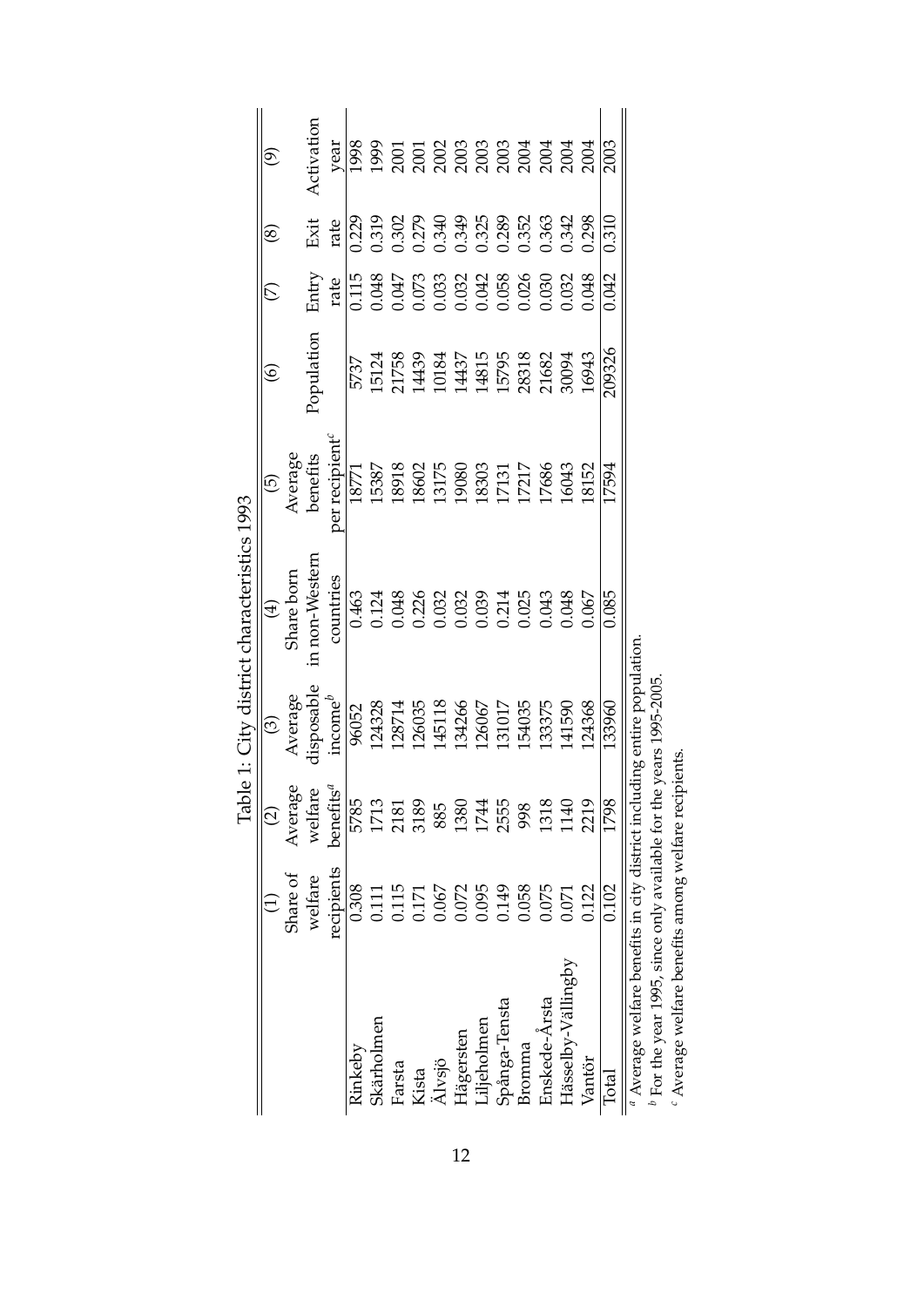employment insurance; that is, they do not have labor market experience and/or are not members of an unemployment benefit fund. However, they are registered at the employment office and are looking for and willing to accept a job (USK 2007). These are the individuals targeted by the reforms that we study.

Dahlberg, Johansson, and Mörk (2008), using results from questionnaires and interviews conducted by Karin Edmark and Kajsa Hanspers, determine when activation requirements were implemented in the different city districts. For an activation program to be classified as mandatory, the activity must be directed to all unemployed welfare participants, require the individuals to attend the activity center daily or almost daily every week and welfare benefits are strictly connected to programme participation. It was possible to determine a starting year for 12 of the 18 city districts. In the five most centrally located districts and Skarpnäck, it was not possible to determine when activation programs were implemented. For the central districts, this is mainly due to the fact that there are very few welfare participants in this area $^9$  . A shortcoming of the information on the implementation year is that we do not know when during the year the activation program was implemented. According to the classification, the first city districts to implement activation requirements were Rinkeby (in 1998) and Skärholmen (in 1999). Eventually, other city districts followed, and by the end of the studied time period, all districts where classification was possible had implemented mandatory activation. The last column of

 $9$ We also study the descriptive statistics in Table 1 for the districts in the non-response group and we find that, as expected, the central districts have low participation rates while Skarpnäck is close to the average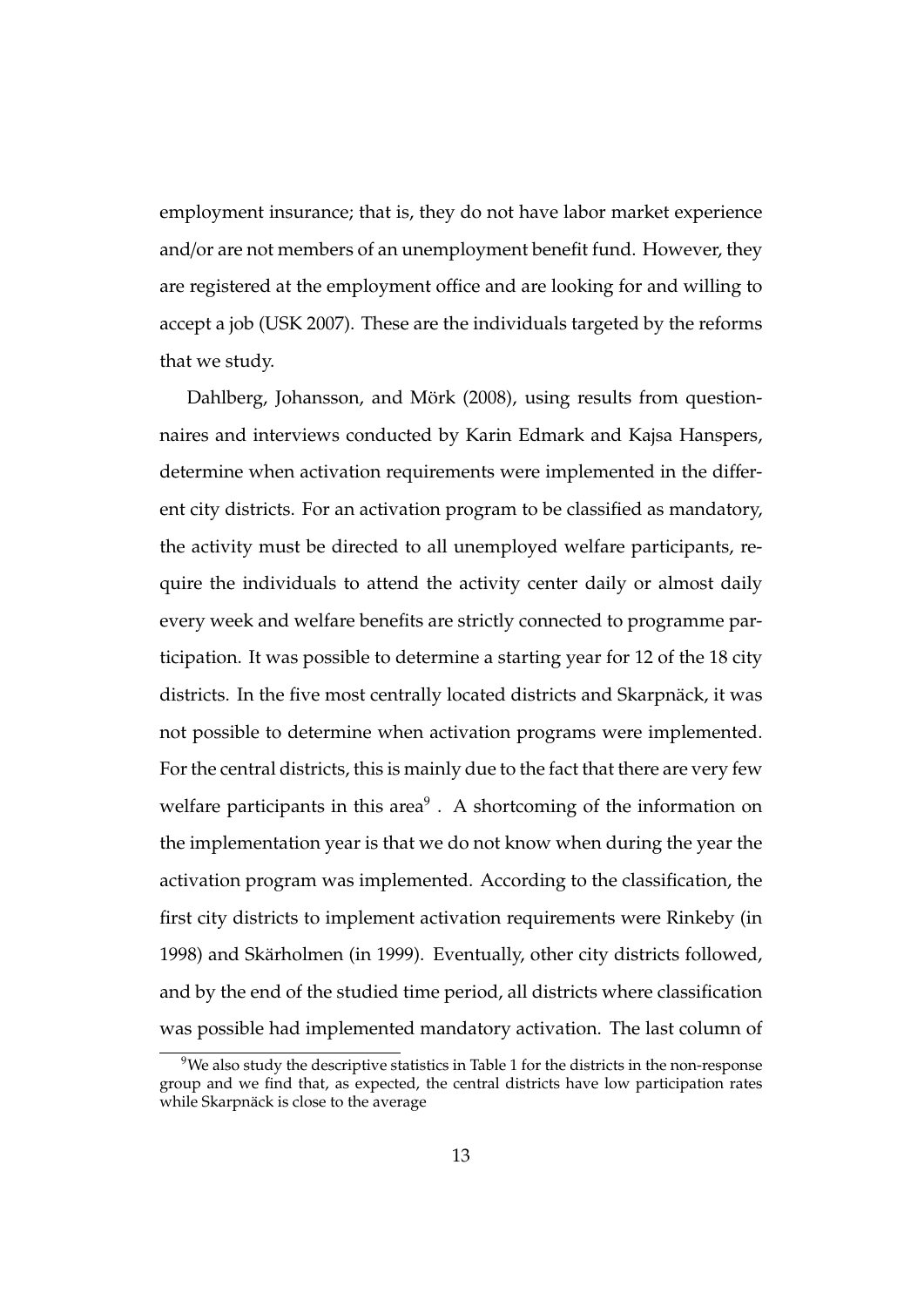Table 1 shows the launching year for activation requirements in each city district. It is important to note that when applying for social assistance the individual must contact the office of the district in which he or she lives (or is registered), it is not possible to choose which district to apply within and thereby avoid the programs or take part of activities in other districts.

Since we do not know why the different city districts implemented the programs at different times there is a possibility that the adoption is somewhat endogenous. Looking at the observable characteristics it seems that the first districts to implement the reform had among the highest shares of welfare participants. However, this pattern is not clear cut since both Spånga-Tensta and Vantör, both with very high participation rates, were among the last to implement the programs. To formally examine if there is some endogenous factors driving the implementation, we perform placebo estimations on data for the time period before the programs started, see section 5.3.

The activation programs created new so-called Jobcentres that social assistance recipients are required to attend for at least a few hours each week, which varied between 4 and 15 hours in the city districts (Edmark, 2009). Previously, welfare recipients were only in contact with the local social worker, and there were no mandatory programs for all social assistance recipients. Unemployed recipients were directed to the unemployment office, but there were no sanctions if they did not participate in any activities. The activation program in Skärholmen is the most renowned program, usually referred to as "the Skärholmen model". It started as a measure to reduce welfare participation among students who were unem-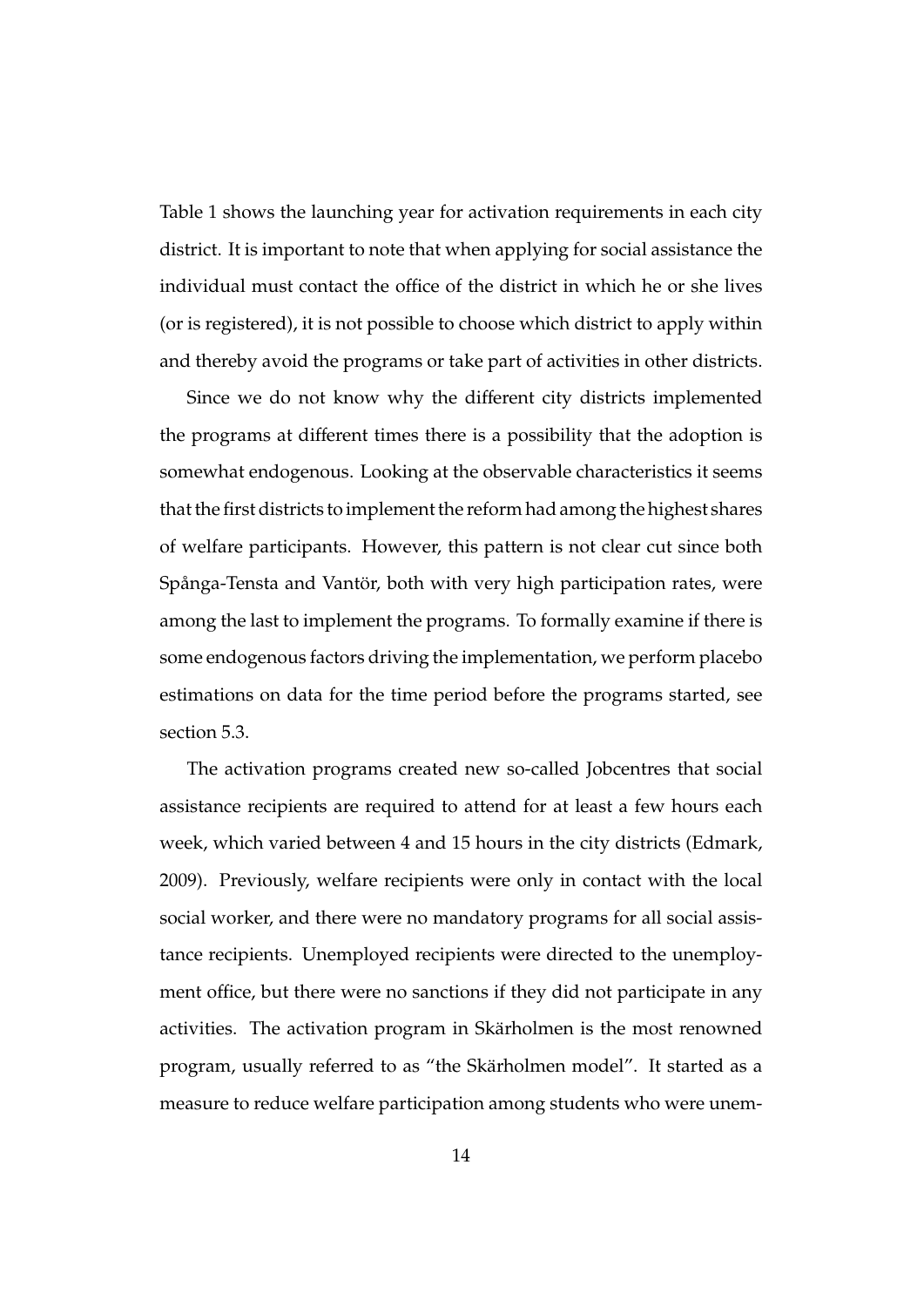ployed during the summer. In 1999, the program was widened to include all unemployed welfare participants. The main feature of the program is that unemployed welfare applicants are sent to the Jobcentre. In order to retain eligibility for welfare, the applicant must visit the Jobcentre for three hours every day, following a rotating schedule to prevent black market work, until he or she finds a job. The required activity consists mostly of individual job searching. The Jobcentre provides computers with internet access and assistance from staff when necessary. As noted by Thorén (2005), the resources are often limited; for example, clients can rarely use the computers for more than 15 minutes each day. There is daily registration of participants' attendance, and because there is close cooperation between social workers and Jobcentre staff, absence is easily detected and can (and often does) lead to a reduction in benefits. This possibility of imposing sanctions is common to programs in all city districts. Activation starts when the individual apply for benefits, that is when an unemployed individual applies for social assistance he or she is sent to the Jobcentre immediately. The main goal of the activation programs is to improve individuals' chances of becoming self-supportive. However, Thorén (2005) concludes that many of the activities primarily aim at testing the client's willingness to work.

The information about the starting year of activation programs is combined with individual-level register data from the LOUISE database administered by Statistics Sweden. This database includes information on various individual characteristics such as age, country of birth, number of children, education, etcetera for all individuals aged 16-64 living in Swe-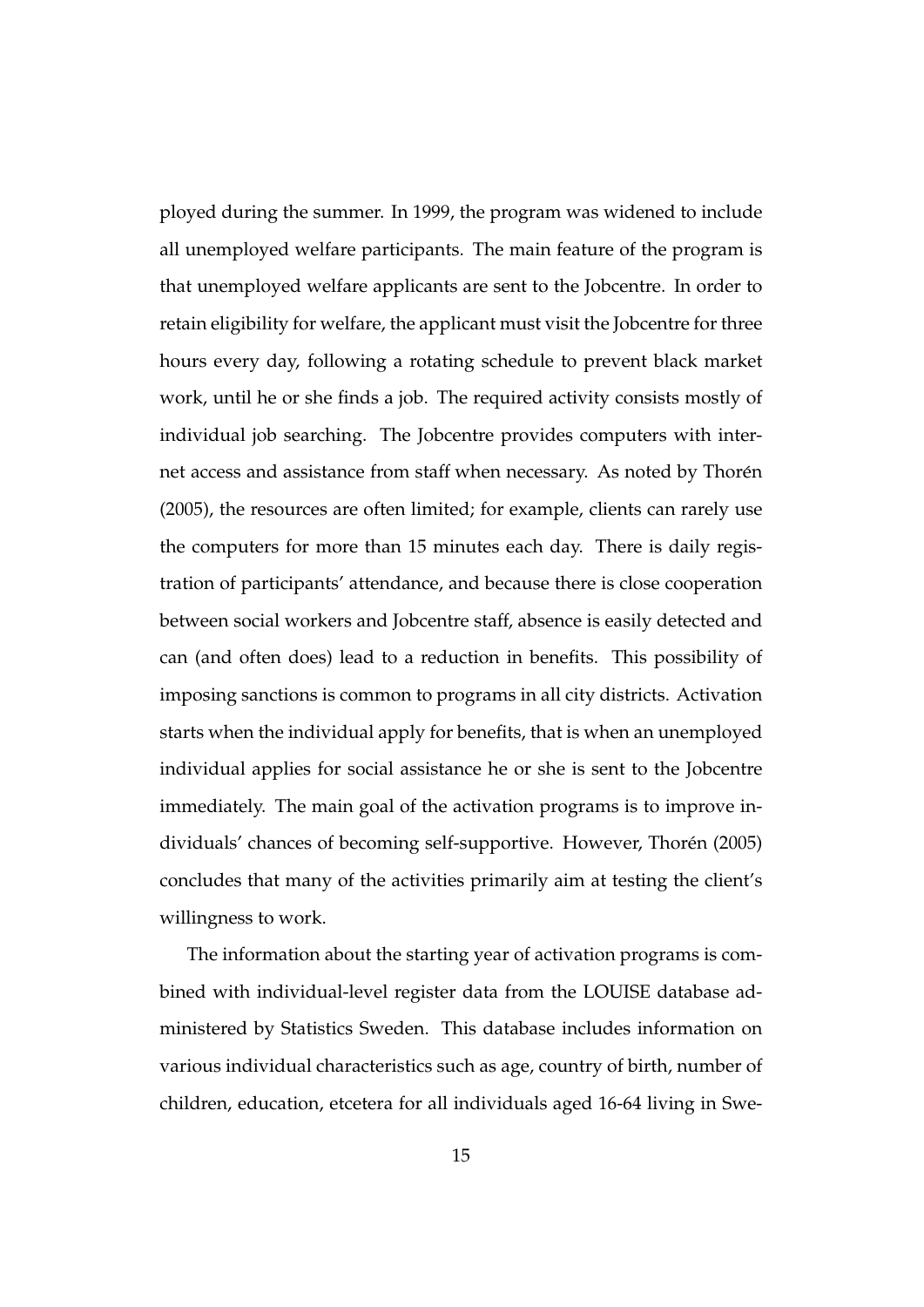$den<sup>10</sup>$ . This means that we have data for the whole population, regardless of labor market attachment and welfare participation. The data also contains the share of the household's social assistance<sup>11</sup> that the individual has received during the past year as well as benefits collected from other parts of the social security system. Social assistance is directed at households rather than individuals, and we define an individual as a welfare participant if he or she is living in a household that received social assistance sometime during a given year. This is a very rough but commonly used classification. What we refer to as social assistance is thus the individual's share of the household's total received benefit. All unemployed individuals living in a household receiving social assistance are directed to the jobcenter to fulfil activation requirements. Since all newly arrived immigrants are eligible for social assistance during their first 18 months in Sweden (introduktionsbidrag) under different eligibility criteria than other welfare participants, these individuals are excluded for three years to avoid capturing their dynamics due to this sort of support. Table 2 shows descriptive statistics for the population. The mean amount of welfare benefit received by an individual is slightly above 2,000 SEK (250 USD) per year. However, it should be noted that all zeros are included here and that the mean amount of benefits among those who actually receive any benefits at all is around 23,600 SEK (2,950 USD) per year.

We define entry into welfare as being on welfare in year*t* but not in year *t-1*. The share of welfare entrants is the fraction of the whole population not

 $10$ Individuals aged 16 and 17 are excluded from our sample.

<sup>&</sup>lt;sup>11</sup>The individual's share of the households benefits is calculated using an equivalence scale determined by the National Bord of Health and Welfare (Socialstyrelsen)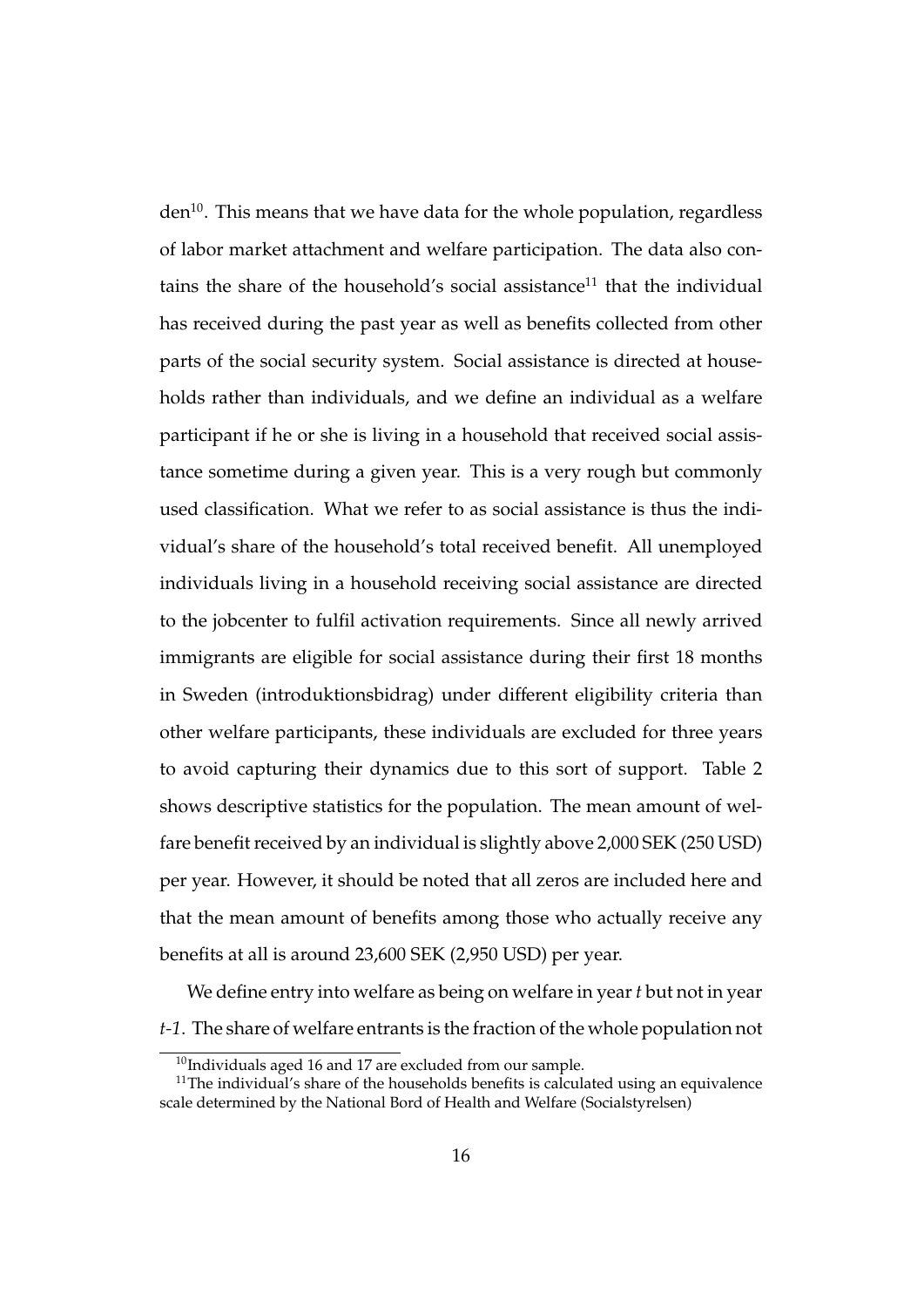|                              | Mean      | Std. dev  |
|------------------------------|-----------|-----------|
| Social assistance (100' SEK) | 20.667    | 99.936    |
| Share with social assistance | 0.087     | 0.283     |
| Income $(100'$ SEK $)^*$     | 1,663.295 | 2,680.451 |
| Age                          | 40.525    | 12.151    |
| Age < 26                     | 0.125     | 0.330     |
| Female                       | 0.499     | 0.500     |
| Immigrant                    | 0.223     | 0.416     |
| <b>Native</b>                | 0.702     | 0.458     |
| Born in Western country      | 0.098     | 0.298     |
| Born in non-Western country  | 0.125     | 0.331     |
| No of children               | 0.657     | 0.995     |
| Parent                       | 0.372     | 0.483     |
| Single parent                | 0.063     | 0.244     |
| Compulsory schooling or less | 0.195     | 0.396     |
| Post secondary schooling     | 0.350     | 0.477     |
| N                            | 2.986175  |           |

Table 2: Summary statistics

\*The income variable is only available for individuals from the year 1995.

receiving welfare the previous year that enters into welfare in a given year. If possible, it would be preferred (and more precise) to define the share of entrants as the fraction entering relative to the population *at risk of entering*. However, it is difficult to assess this population because eligibility for social assistance is not based on income (or other variables that we can observe) alone but also on financial assets and various household characteristics. We will, however, make an attempt to do this; see section 3.3.

Welfare exit is defined as receiving welfare support in year *t-1* but not in year *t*. In this case, the studied population is more easily defined and consists of all individuals receiving welfare in year *t-1*. An individual is exposed to treatment if he or she is living in a city district where mandatory activation has been implemented.

It is important to note that both the entry and the exit populations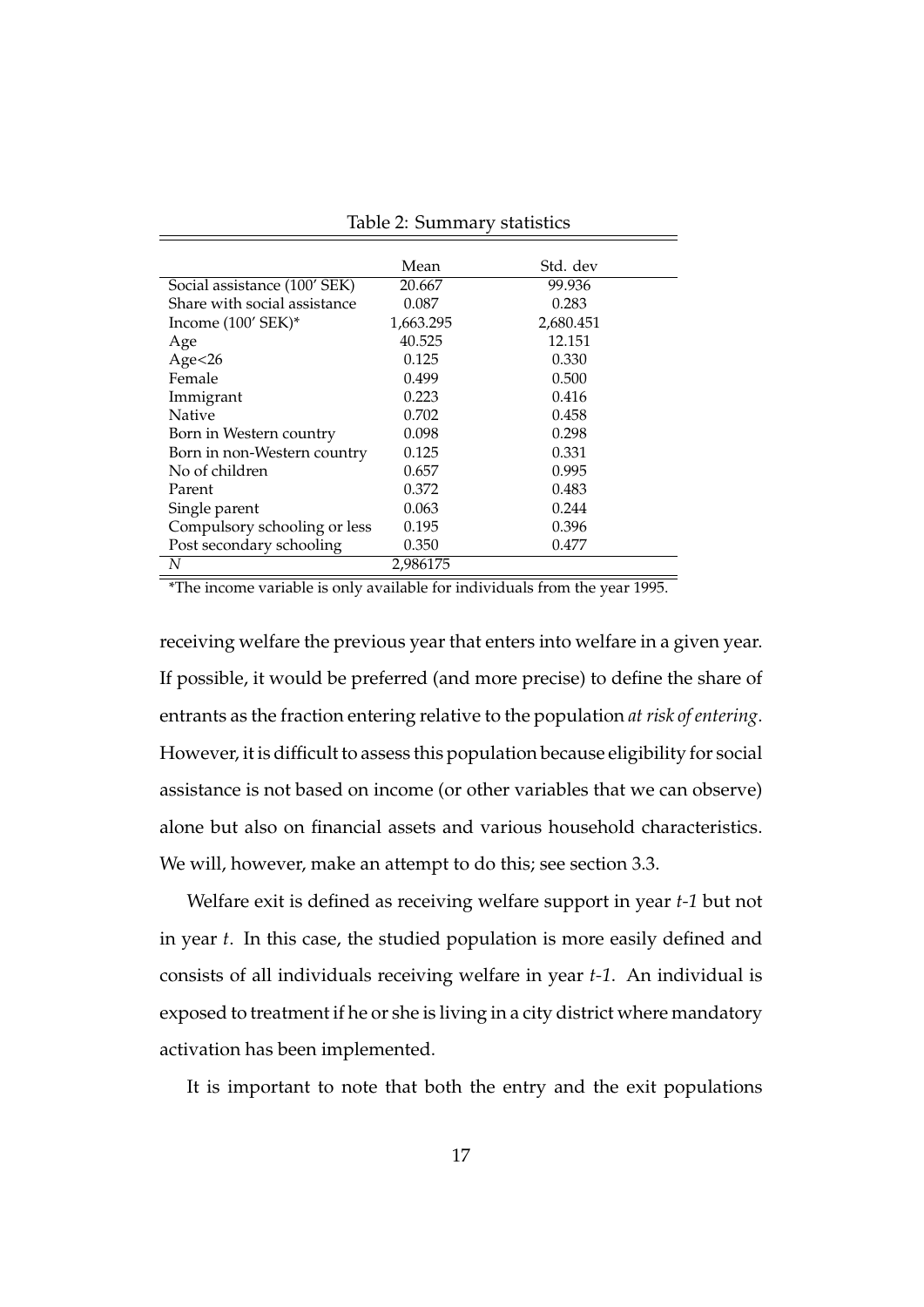may change over time due to the reform. Individuals closest to the labor market may never enter the population of social assistance recipients or leave it faster due to the introduction of mandatory work requirements. This may call the assumption for difference-in-differences into question (see section 4). What can be done is to see if there are different effects of the reform in the year in which activation was implemented compared to the following year. It can be expected that the exit effects decrease over time because the individual closest to the labor market never enters, and therefore, the remaining population of individuals on social assistance have a harder time finding other means of support. The effect on entry rates from changes in population are probably harder to notice. Those leaving welfare due to the reform have higher probability of re-entering, which may increase entry rates. At the same time it may take some time before those at risk of entering welfare become aware of the program which also delays the expected decrease on entry rates.

Figure 2 presents the average entry and exit rates by year for the studied population together with the unemployment rate in the municipality of Stockholm. We can see that entry and exit rates follow the unemployment rate, with high entry rates and low exit rates during the first half of the time period. Entry rates decreased and exit rates increased with the economic recovery until 2003. This is in line with the development of the welfare caseload as shown in figure 1.

A strength of our econometric analysis is that individuals in our data are part of the same labor market region and therefore meet the same economic conditions, but live in areas where mandatory activation was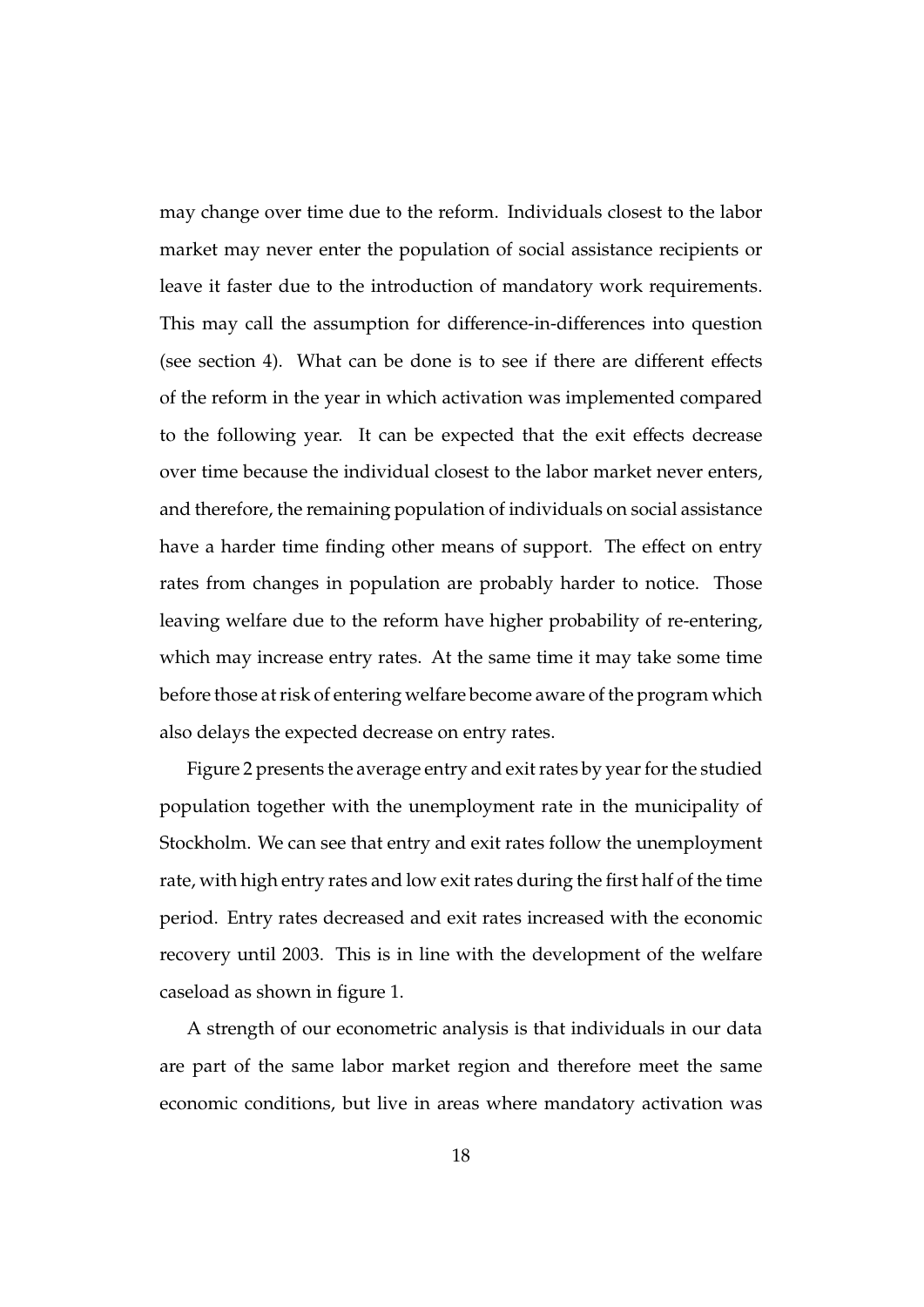

Figure 2: Unemployment rate, raw entry and exit rates, by year in Stockholm

implemented at different times. Including time dummies will therefore hopefully capture the common economic conditions in Stockholm.

## **3.3 Social assistance in di**ff**erent groups**

It is clear that the probability of becoming dependent on social assistance is not uniformly distributed over different demographic groups and across the income distribution. Among the more welfare-prone groups are young individuals, immigrants born in non-Western countries, single parents and people with few years of education. Because these groups have a higher probability of receiving benefits than others, we attempt to create a betterdefined entry sample by estimating effects on entry rates using only a subpopulation consisting of individuals with any of these characteristics. Thus, we reduce the problem of estimating an effect for individuals that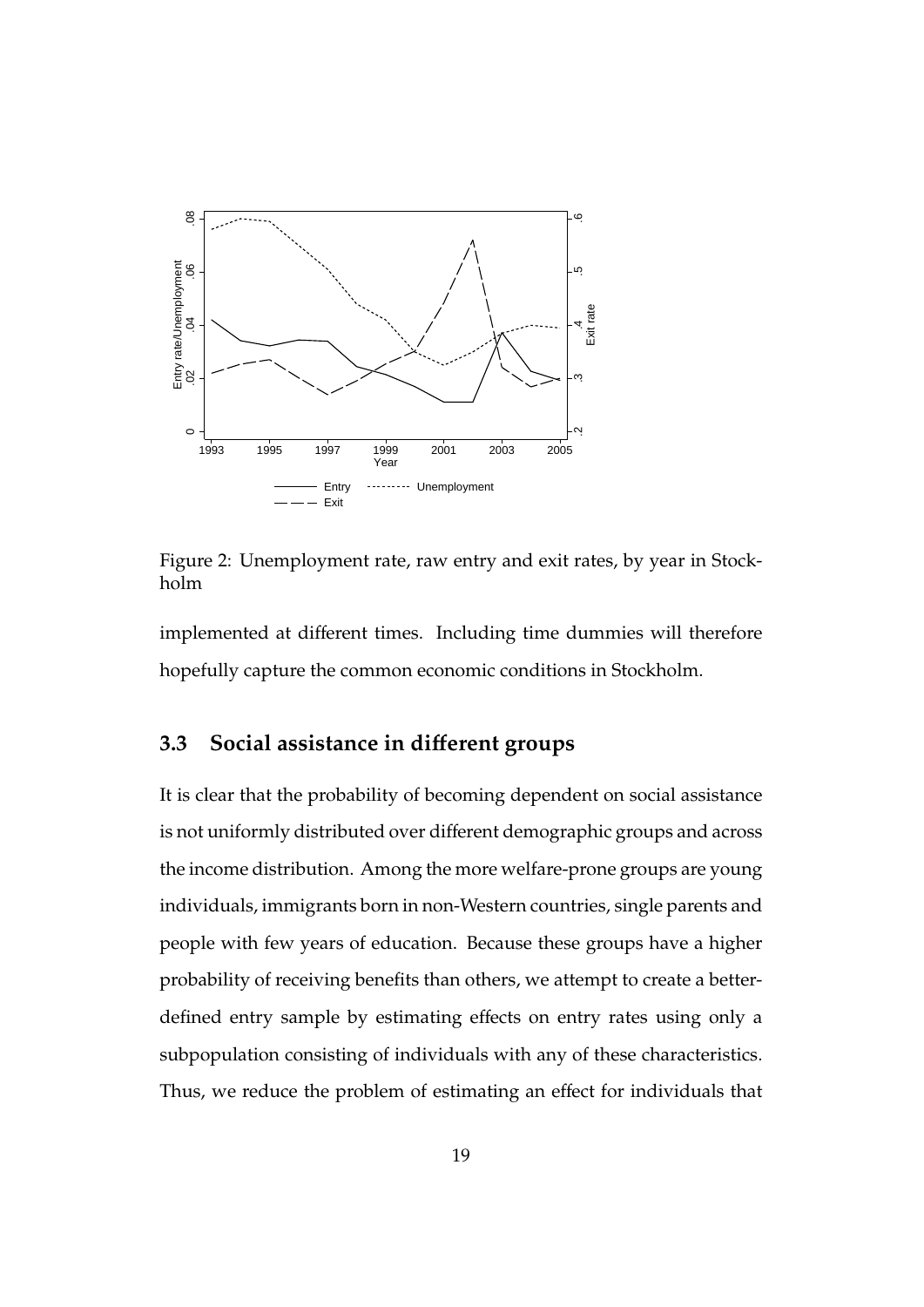have close to zero probability of ever participating in welfare (for example, individuals with high education and income are unlikely to change their behaviour in response to a reform that will probably never affect them). We prefer to define the population at risk of entering into welfare using demographic characteristics rather than income. It is likely that individuals with low income are more likely to receive welfare benefits than others. However, Meyer (2000) argues that restricting the sample to include only low-income individuals might create bias because poverty is likely to be higher in an area with low benefit levels and vice versa, which might affect welfare participation as well as entry and exit.

We are also interested in how activation requirements affect more specific subgroups in the population. As shown by Dahlberg, Johansson, and Mörk (2008), the activation programs that we study have a larger caseload effect for young individuals and immigrants born in non-Western countries. Thus, we look at the entry and exit effects for these groups separately. Young individuals are likely to be more mobile than others, and we therefore expect them to experience larger effects of activation requirements. Young people may also have more opportunities to begin an educational program or receive financial help from their families. Another interesting group is singles individuals without children, who are also very mobile (Fiva, 2009). This is a group with low probability of receiving social assistance but since it is a large group a large fraction of those receiving social assistance comes from this group. Table 3 shows entry and exit rates for different subpopulations in our sample, averaged over the whole time period. This shows that young individuals have both higher entry rates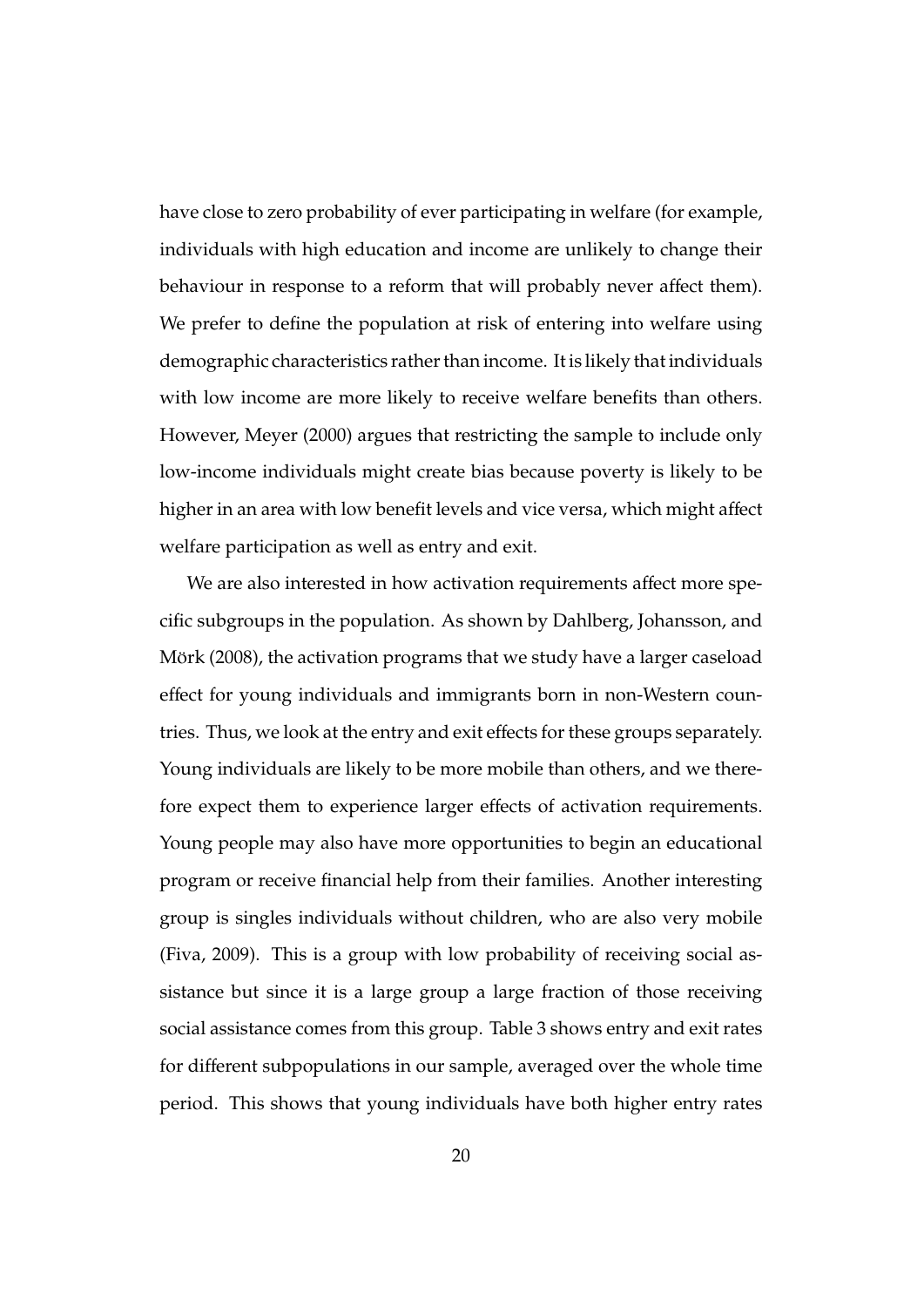and higher exit rates, which indicates mobility. Immigrants, especially those born in a non-Western country, have high entry rates and low exit rates. The high entry rates are in line with Hansen and Lofstrom (2006). The same pattern observed for immigrants can be observed among single parents.

|                             | Entry | Exit  |
|-----------------------------|-------|-------|
| All                         | 0.026 | 0.335 |
| Women                       | 0.025 | 0.337 |
| Men                         | 0.026 | 0.334 |
| Age<26                      | 0.051 | 0.351 |
| Immigrant                   | 0.050 | 0.288 |
| Born in non-western country | 0.070 | 0.275 |
| Single parent               | 0.065 | 0.283 |
| Single without children     | 0.028 | 0.352 |

Table 3: Raw entry and exit rates, by different populations

# **4 Empirical strategy**

To determine the treatment effect on the treated (TT) when mandatory activation is introduced, we use a difference-in-differences (DD) approach in a linear probability model (LPM). When estimating the effects on entry and exit rates, there will be different events of interest. In the entry case, the population used is those individuals who did not receive any social assistance at *t-1*, and the event of interest will be if they then receive social assistance at  $t$ . Let  $W_{it} = 1$  indicate that the individual received welfare at time *t*; then, the probability of entry is given by  $P(W_{it} = 1 | W_{it-1} = 0)$ . When we estimate the effect on exit rates, the population is comprised of those individuals receiving social assistance at *t-1*, and the event of interest is if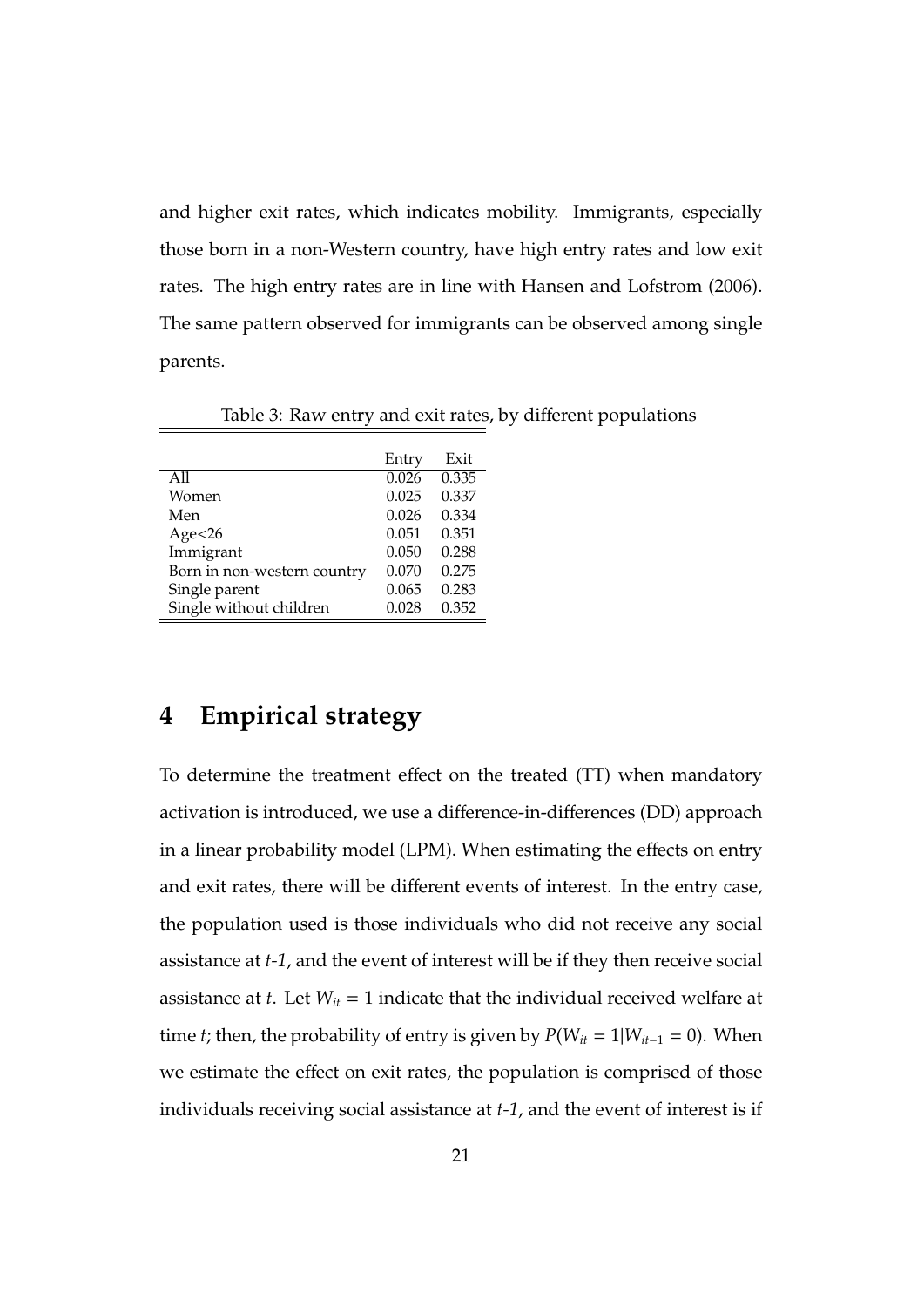they do not receive social assistance at *t*,  $P(W_{it} = 0 | W_{it-1} = 1)$ .

Let  $Y_{Dti} = 1$  if the event of interest occurs with treatment *D* at time *t* for individual *i*. If there is mandatory activation,  $D = 1$ . Also let *t*-1 be before activation is implemented in the treatment district and *t* be after. Then, the identifying assumption for the DD estimator to recover the TT is

$$
E[Y_{0ti} - Y_{0t-1i}|X_i, D_i = 1] = E[Y_{0ti} - Y_{0t-1i}|X_i, D_i = 0]
$$
\n(1)

That is, we assume that the treatment group would have developed similarly to the control group if no treatment had occurred. Thus, implementation of activation requirements cannot be related to (unobserved) city district-specific conditions. As mentioned earlier, this assumption can be questionable because the composition of the samples is affected by the reform if individuals leave welfare and fewer individuals enter welfare due to the reform.

In the difference-in-differences approach in the LPM, we include city districts and year dummies. By doing this rather than only including dummies for treatment and control groups, we are able to control for timeconstant unobserved city district-specific effects and systematic changes over time that are common for all city districts. If an individual lives in city district *j*, where there are mandatory work requirements at time *t*, the treatment variable  $D_{it} = 1$ ; otherwise,  $Djt = 0$ . If the probability for the event of interest (entry or exit) to occur is given by  $p(entry/exit) = Y_{ijt}$ , then

$$
Y_{ijt} = \alpha_j + \tau_t + \beta D_{jt} + \gamma_t X_{ijt} + trend_j + \eta_{ijt}
$$
 (2)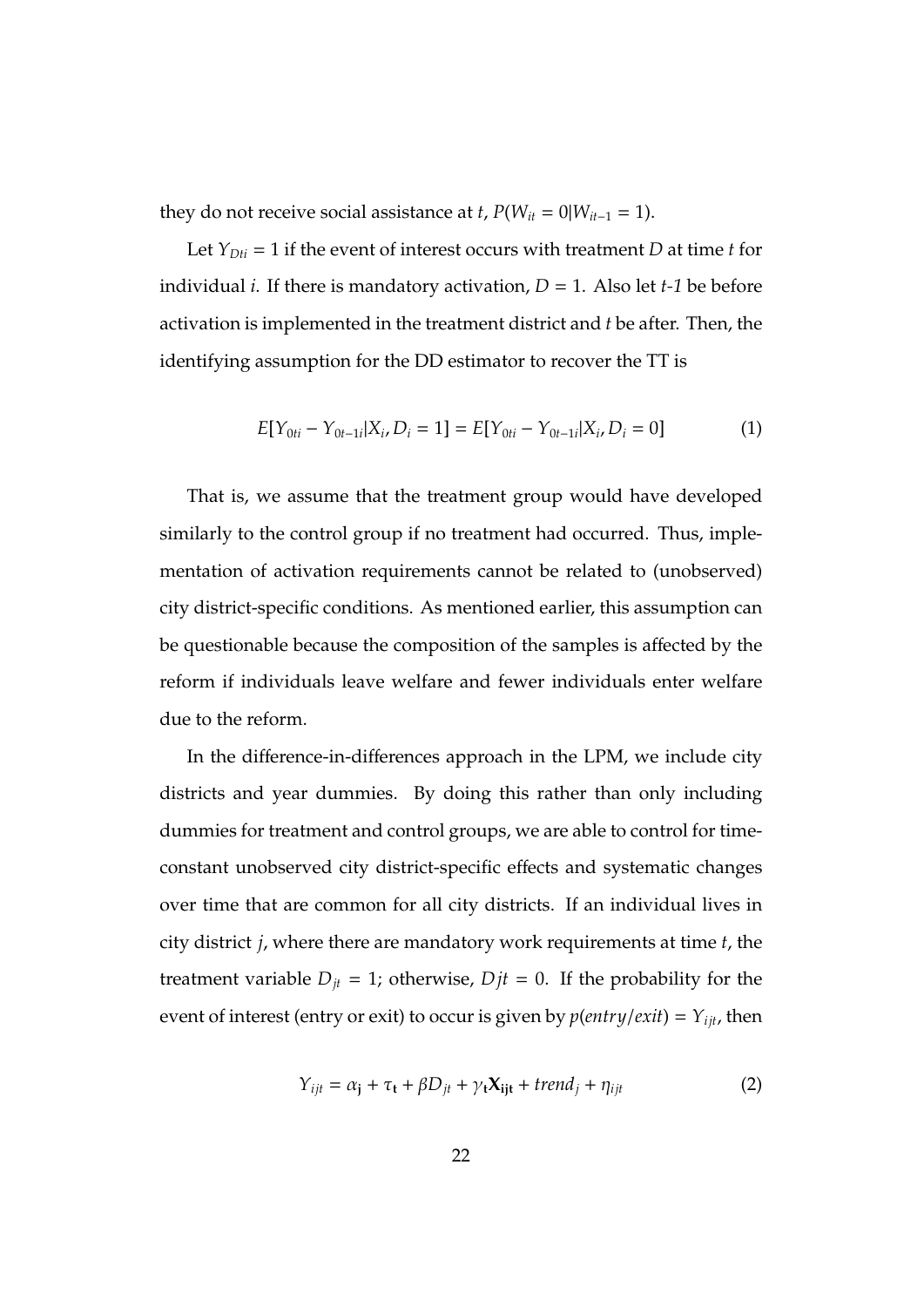where  $\alpha_i$  and  $\tau_t$  are city district and year dummies, respectively.  $\beta$  measures the effect of mandatory activation on the probability of entry and exit. To control for individual heterogeneity that varies over time,  $\boldsymbol{X_{ijt}}$  is included $^{12}$ . All individual covariates are time-interacted (giving  $\gamma_t$ ) to allow these individual characteristics to influence the probabilities differently over the business cycle. *trend<sub>i</sub>* are linear city district-specific time trends, and  $\eta_{\text{ijt}}$  is an error term.

Because there may be different effects of the reform between the year in which mandatory activation was introduced and the following year, we will also see if the effects differ at *t* (when mandatory activation is introduced),  $t + 1$  and  $\ge t + 2$  (see section 5.4).

#### **4.1 Standard error corrections**

A problem with difference-in-differences when the treatment is at the group level instead of at the individual level is that if observations are not independent within groups and we are not able to control for common group/time errors the estimated standard errors are biased downward<sup>13</sup>. This issue is normally solved by clustering standard errors on the level of randomization. In this case, however, clustering standard errors is likely to introduce another source of bias due to too few groups. Instead, a consistent estimator can be found using the two stage procedure proposed by

 $12$ The individual characteristics we include in the model are age, age squared, dummy variables for female, parent, single parent, born in a Western country except Sweden, born in a non-Western country, low educated (compulsory schooling or less) and high educated (at least some post-secondary schooling).

<sup>&</sup>lt;sup>13</sup>Other problems that often arise in difference-in-difference models are discussed in Bertrand, Duflo, and Mullainathan (2004).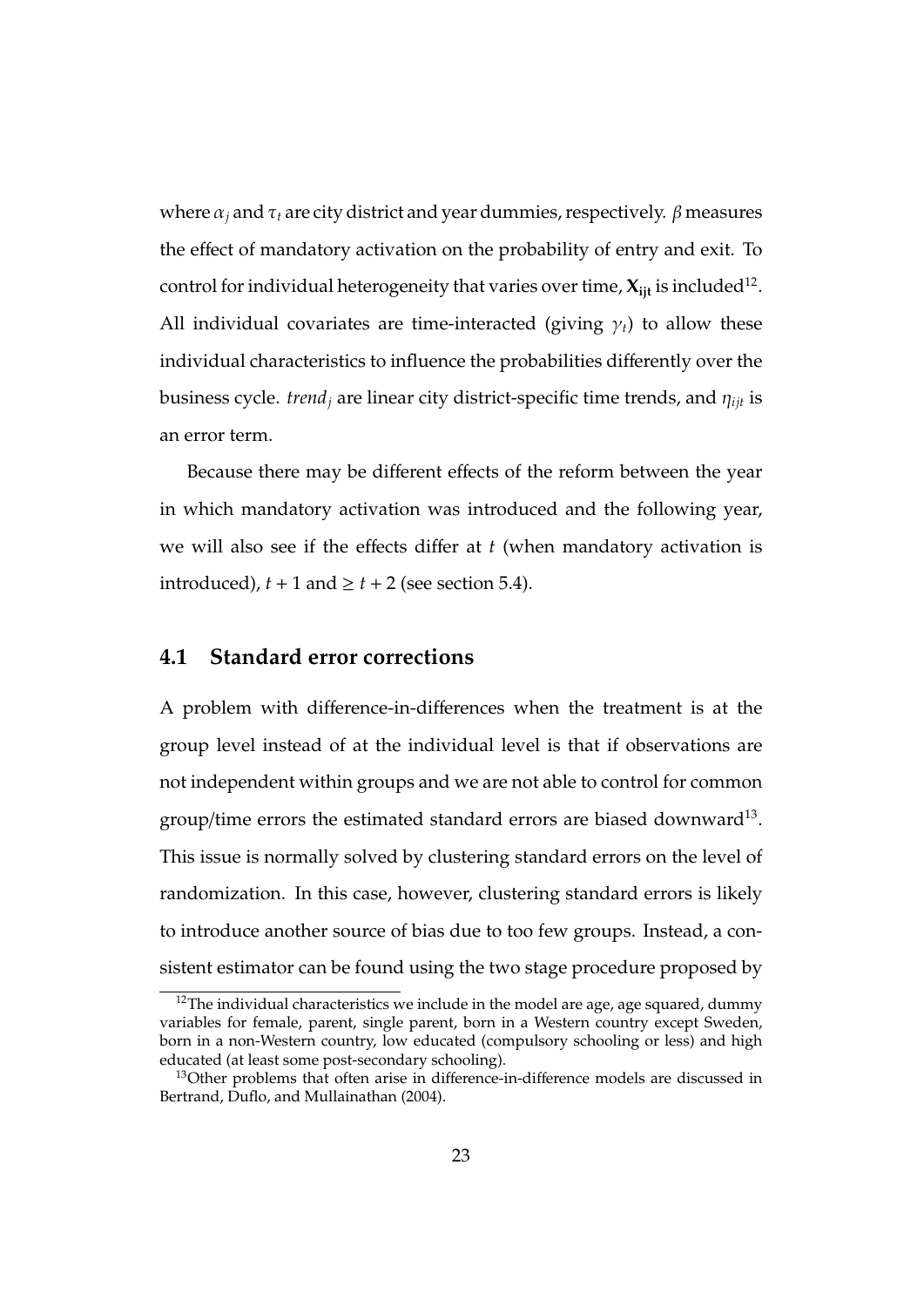Donald and Lang (2007). They argue that it is possible to correct for group and time specific shocks by estimating group averages, while still using the information in the microcovariates. However, if there is no correlation in standard errors within clusters, this approach reduces the amount of available information more than necessary. We will therefore use a method proposed by Wooldridge (2003) to test for if these correlations exists. He proposes a two-stage procedure where an efficient minimum distance (MD) estimator is obtained in the first step by estimating

$$
Y_{ijt} = q_{jt} + \gamma_t \mathbf{X_{ijt}} + \varepsilon_{ijt}
$$
 (3)

where the predicted city district and time specific effects,  $\hat{q}_{jt}$ , and their estimated standard errors,  $\hat{\sigma}_{jt}$ , are saved. The predicted  $\hat{q}_{jt}$  are then used to estimate the following equation

$$
\hat{q}_{jt} = \alpha_j + \tau_t + \beta D_{jt} + trend_j + \mu_{jt} \tag{4}
$$

with weighted least squares where the weights are given by  $1/\hat{\sigma}_{it}$ . Under the null of no unobserved city district specific shocks we have that (in the second stage estimation)  $SSR \overset{a}{\sim} \chi^2(S - K)$  where S is equal to  $J \times T$  and *K* is equal to the number of parameters estimated in equation 4. If the null hypothesis is rejected city district specific shocks exists and we will use the Donald and Lang (2007) procedure (hereafter D-L procedure). In practise, this is equivalent to estimating 3 and 4 but using the group size, that is the share of the total sample population living in each specific city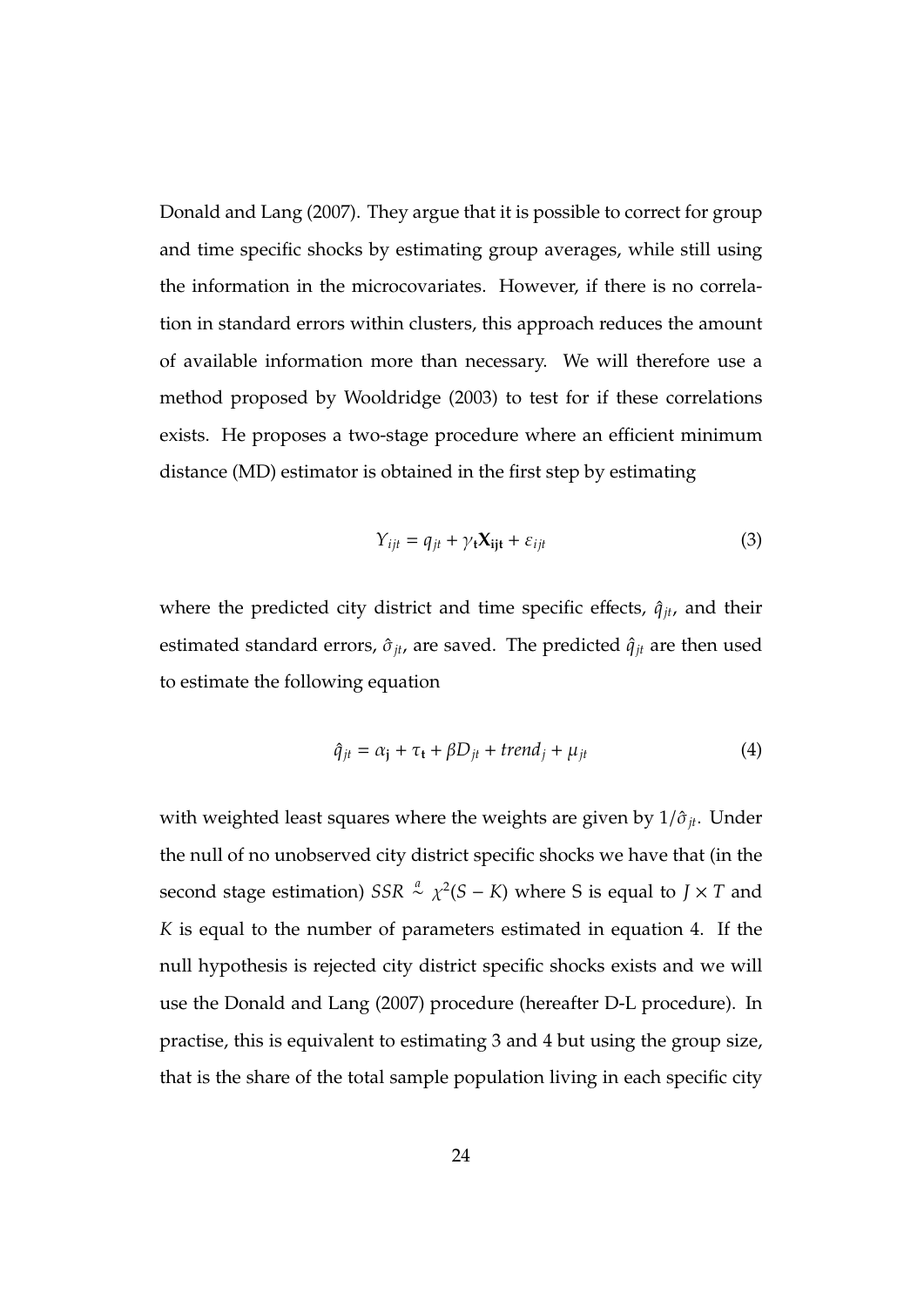district every year, as weights in equation 4 instead of the variance of  $\hat{q}_{it}$ from equation (3). This between estimator gives the correct standard errors and t-statistics, and thus provides a valid inference. We will show the test statistic from the Wooldrige test together with p-values in all our result tables and present the standard errors from the D-L procedure if the test statistic is rejected at the five percent level.

# **5 Results**

In the following, we present the results of our estimations. We start by estimating caseload effects for our sample before we evaluate the effects on entry and exit for the whole population. In section 5.3, we conduct some sensitivity analyses by performing a placebo test, and in section 5.4, we determine whether the treatment effects vary over time. Finally, we study if there are heterogeneous effects for different groups in section 5.5.

#### **5.1 E**ff**ects on caseloads**

According to Dahlberg, Johansson, and Mörk (2008), the caseload (share of welfare recipients) was reduced by 0.5 percentage points in Stockholm due to mandatory activation requirements. However, their study uses a different sample as they do not include Rinkeby and use data only up to the year 2003. Therefore, for comparison of our main entry and exit results, we run estimations of caseloads with our complete sample and for different subpopulations using equation (2). The caseload results are shown in table 4, where we include both ordinary standard errors and the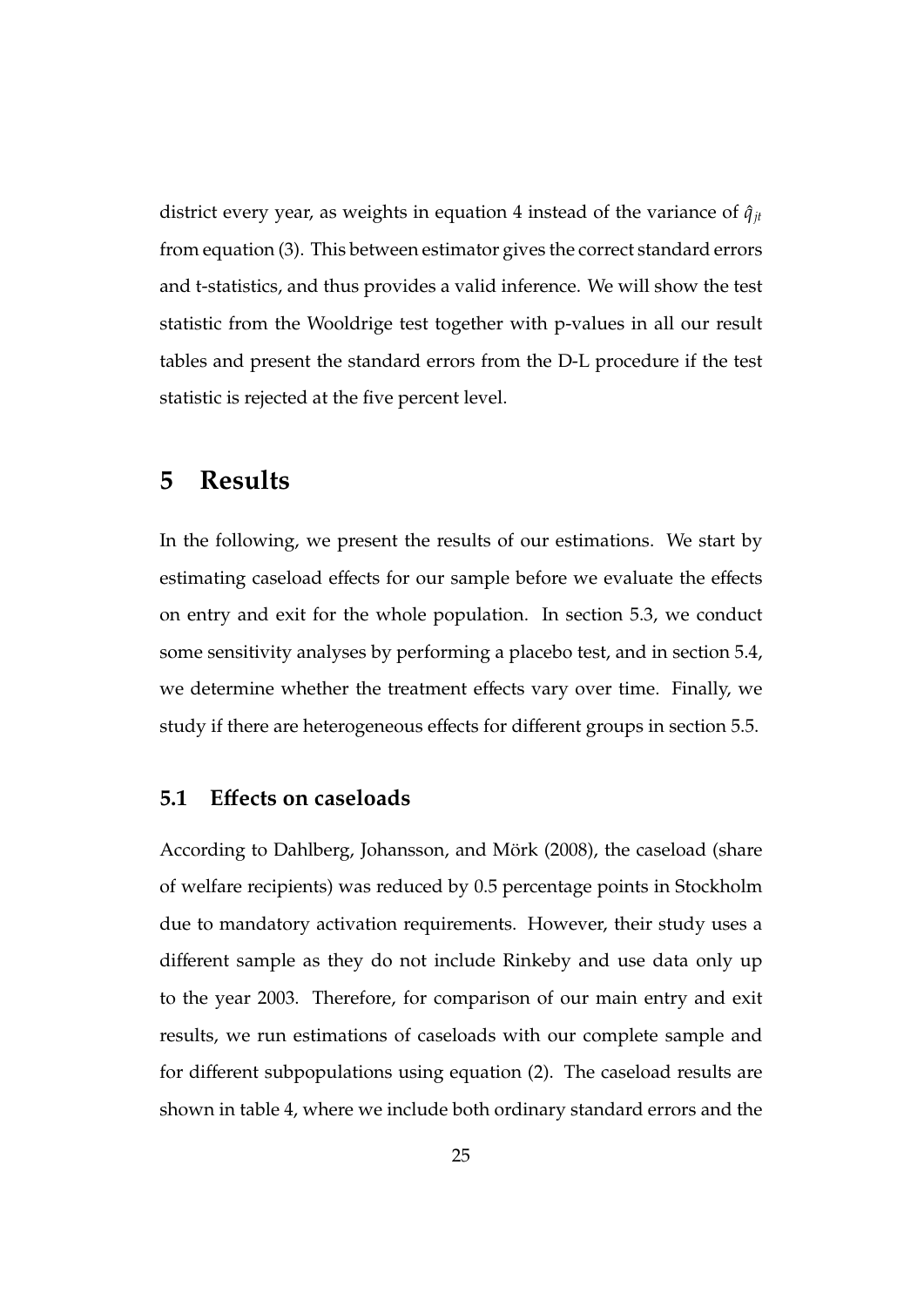standard errors from the D-L procedure if the Wooldrige test is rejected. The test statistics from the Wooldridge tests are also shown in the table together with number of degrees of freedom and p-values.

| Table 4: Estimation results: Caseload |                   |                 |                 |                 |  |
|---------------------------------------|-------------------|-----------------|-----------------|-----------------|--|
|                                       | $\left( 1\right)$ | (2)             | (3)             | (4)             |  |
|                                       |                   |                 | Born in non-    | Unmarried       |  |
|                                       | All               | Age < 26        | Western country | w/o children    |  |
| Mandatory activation implemented      | $-0.003$          | $-0.012$        | 0.006           | $-0.006$        |  |
|                                       | $(0.001)$ ***     | $(0.002)$ ***   | $(0.003)$ **    | $(0.001)$ ***   |  |
|                                       | [0.003]           |                 |                 |                 |  |
| Time varying controls                 | Yes               | Yes             | Yes             | Yes             |  |
| Linear trend                          | Yes               | Yes             | Yes             | Yes             |  |
| Year dummies                          | Yes               | Yes             | Yes             | Yes             |  |
| City district dummies                 | Yes               | Yes             | Yes             | Yes             |  |
| Wooldridge-test; SSR(df)[p-value]     | 194.871           | 0.252           | 20.726          | 42.881          |  |
|                                       | $(107)$ $[0.000]$ | $(107)$ [1.000] | $(107)$ [1.000] | $(107)$ [1.000] |  |
| N                                     | 2,986,175         | 372,325         | 372,917         | 1,395,995       |  |

Standard errors in parentheses

D-L standard errors in square brackets

<sup>∗</sup> *p* < 0.1, ∗∗ *p* < 0.05, ∗∗∗ *p* < 0.01

In our estimation, we find a smaller reduction in welfare participation due to the reform, 0.3 percent, than Dahlberg, Johansson, and Mörk (2008) found, but the result is insignificant when we use the D-L procedure. There are, however, heterogeneous effects, and the effect is much larger for both young individuals and unmarried individuals without children (1.2 and 0.6 percent, respectively).

Surprisingly, we find a significant increase in caseload due to the reform for immigrants from non-Western countries, whereas Dahlberg, Johansson, and Mörk (2008) found large negative effects. There are four differences between our sample and theirs. We include Rinkeby, have two additional years of data and define immigrants from non-Western countries in a slightly different way - they do not include immigrants from Eastern Eu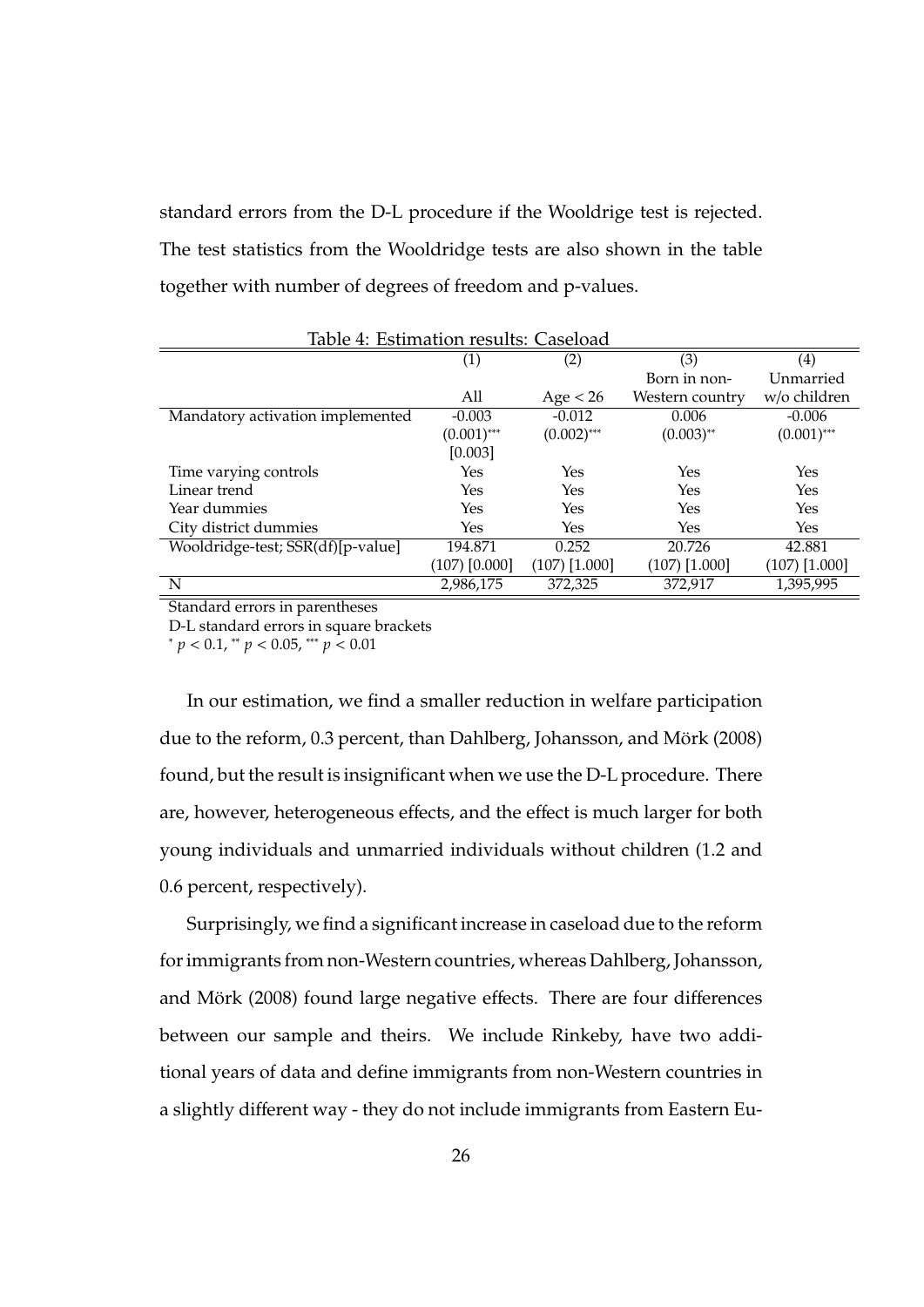rope as we do. Furthermore, in our sample, immigrants are not included during their first three years in Sweden, compared to two in Dahlberg et al.'s study, because we do not want to capture any dynamics due to the social assistance newly arrived immigrants receive. If we exclude Rinkeby, we get a negative point estimate (-0.002), but it is far from significantly different from zero.

The null hypotheses of the Wooldrige test is only rejected when we use the full sample. It is not surprising that we do not find city district specific shocks for the subsamples even though we find it when we include all individuals. Shocks affecting the city districts differently are due to the fact that different groups of individuals are affected differently. Since the city districts differ in their composition of individuals, there may be shocks when we include all individuals but when the sample is reduced and we only use for example young individuals, the groups are similar and there are no differences between the city districts anymore.

#### **5.2 Baseline estimation**

Table 5 show the results for the estimates of the probability of entry and exit.

The estimates for the effect on entry shows a reduction by 0.1 percentage points. In the Wooldrige test we reject the null of no city district specific shocks and therefore also report the standard errors from the D-L procedure where the result become insignificant. We conclude that we are not able to identify any effects on the entry rates for the whole population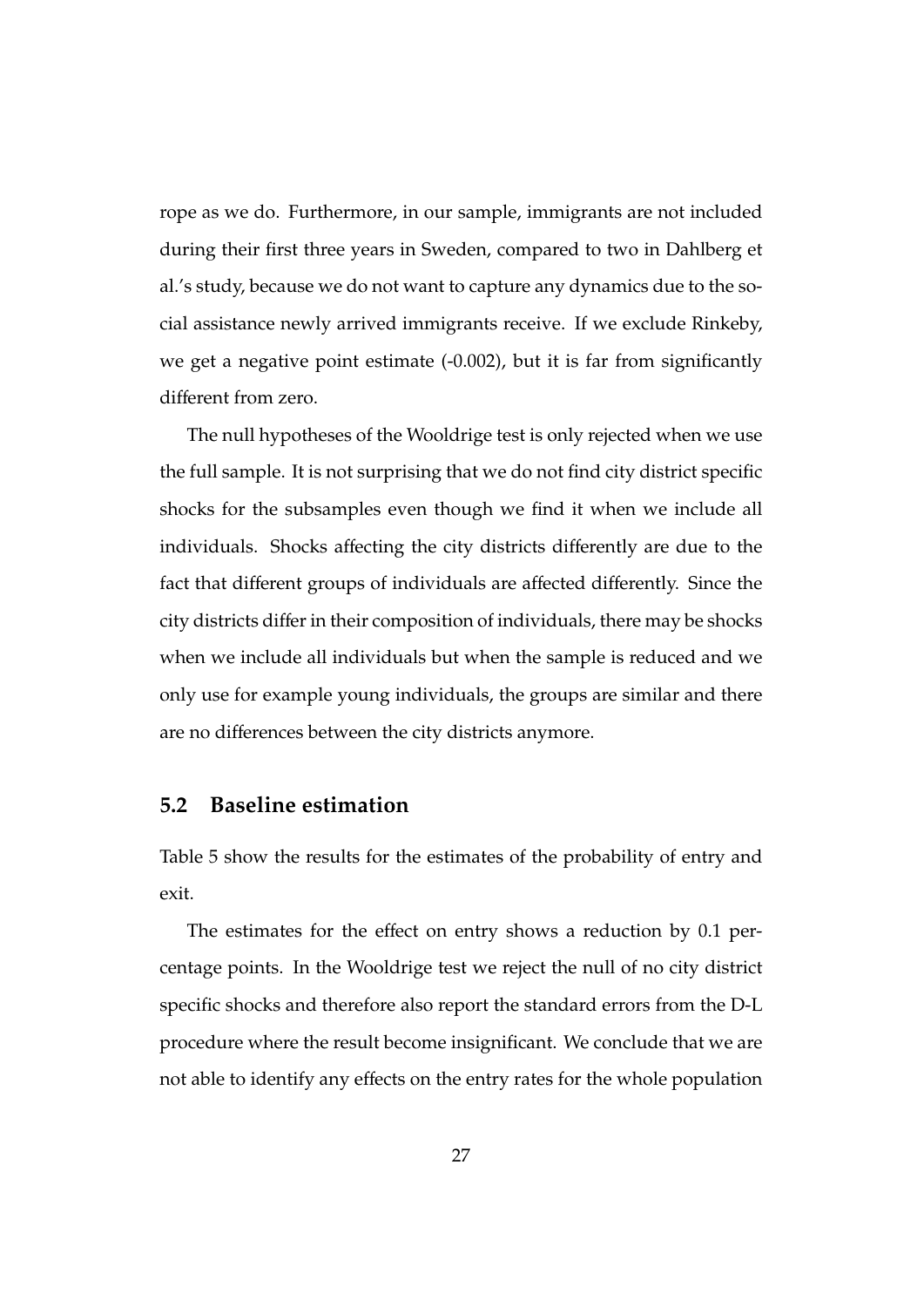| Table 5: Estimation results: Entry |                   |              |  |
|------------------------------------|-------------------|--------------|--|
|                                    | Entry             | Exit         |  |
| Mandatory activation implemented   | $-0.001$          | 0.009        |  |
|                                    | $(0.000)$ **      | $(0.004)$ ** |  |
|                                    | [0.002]           |              |  |
| Time-interacted controls           | Yes               | Yes          |  |
| Linear trend                       | Yes               | Yes          |  |
| Year dummies                       | Yes               | Yes          |  |
| City district dummies              | Yes               | Yes          |  |
| Wooldridge-test; SSR(df)[p-value]  | 134.4             | 30.6         |  |
|                                    | $(107)$ $[0.037]$ | (107)[1.000] |  |
| N                                  | 2,698,222         | 287,953      |  |

Standard errors in parentheses

D-L standard errors in square brackets

<sup>∗</sup> *p* < 0.1, ∗∗ *p* < 0.05, ∗∗∗ *p* < 0.01

when mandatory activation is implemented. The reform may, however, still have had an effect at different times after implementation and for different subpopulations, especially for populations at greater risk of entering welfare (see section 5.4 and section 5.5).

The point estimates for the exit rates is 0.9 percentage points which should be compared to exit rates of 33.5 percent on average (see Table 3) which implies that the number of exits on average increases by 200 individuals each year as a result of the reform.

### **5.3 Placebo estimations**

In order to verify that the estimates above captures true reform effects, and does not arise due to endogenous factors, we perform a placebo experiment using data from 1993 to 2000. For the years 1998, 1999 and 2000, we exclude Rinkeby, and for 1999 and 2000, we also exclude Skärholmen. Thus, we only use data from before the reform was implemented in any of the city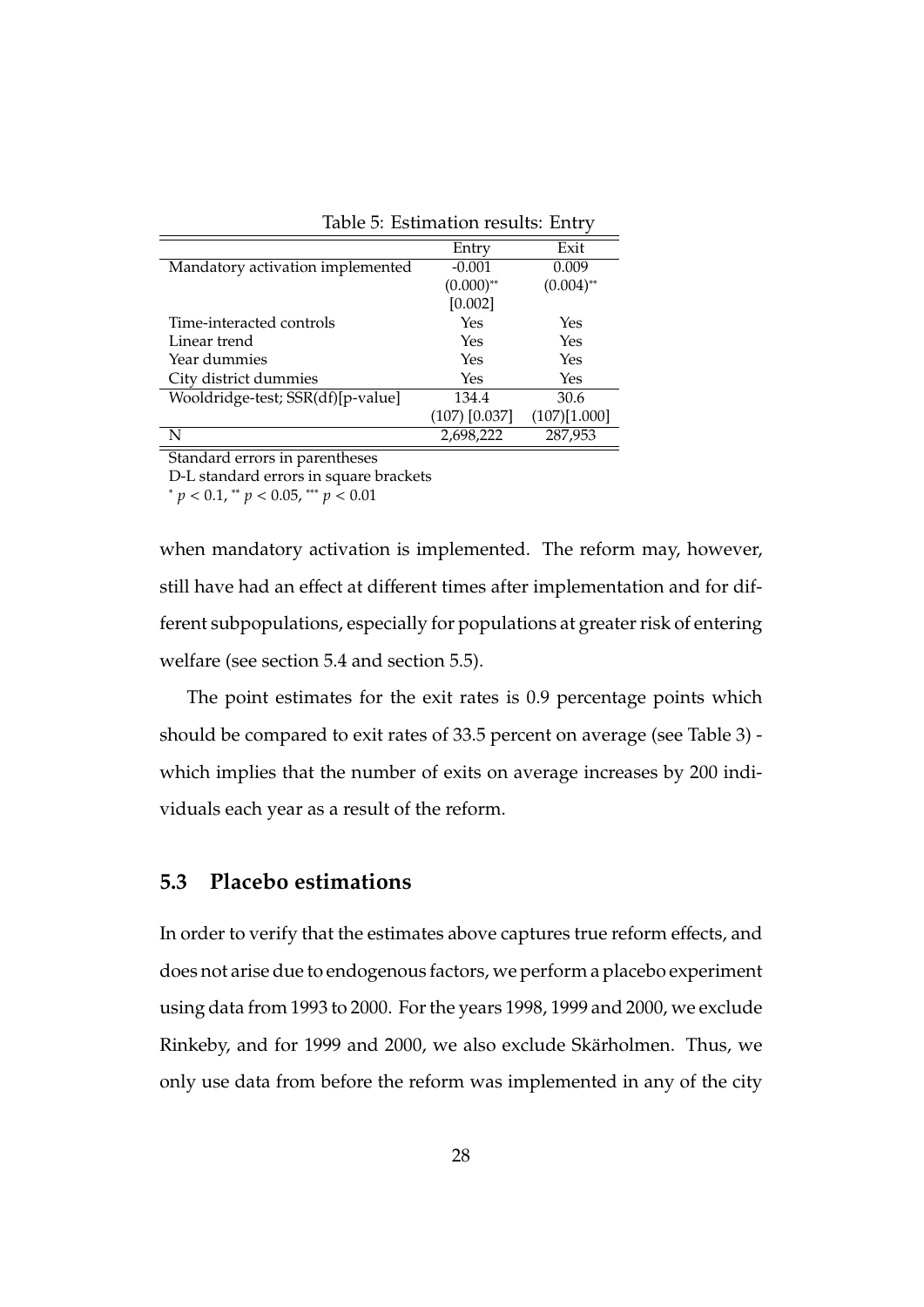districts. We move the launching year of the actual reform five years back in time<sup>14</sup>. If the estimation of this "pseudo"-reform were to yield significant results, it would indicate the possibility that the estimates above do not represent an effect of the reform but rather of some city district-specific characteristic. The results from these estimations are shown in Table 6.

|                                   | Entry        | Exit         |
|-----------------------------------|--------------|--------------|
| Mandatory activation implemented  | 0.001        | 0.003        |
|                                   | $(0.001)$ ** | (0.004]      |
|                                   | [0.001]      |              |
| Time-interacted controls          | Yes          | Yes          |
| Linear trend                      | Yes          | Yes          |
| Year dummies                      | Yes          | Yes          |
| City district dummies             | Yes          | Yes          |
| Wooldridge-test; SSR(df)[p-value] | 14.453       | 7.2          |
|                                   | (48) [0.998] | (48) [1.000] |
| N                                 | 1,530,957    | 188,904      |

Table 6: Results from placebo estimations: Entry

Standard errors in parentheses

D-L standard errors in square brackets

<sup>∗</sup> *p* < 0.1, ∗∗ *p* < 0.05, ∗∗∗ *p* < 0.01

In the placebo estimation for entry, the results are significantly different from zero. The estimates are positive, however, so if city district characteristics are driving the results in some way, they seem to reduce rather than inflate the estimates in our baseline specification.

In the estimation of how the "pseudo"-reform affected exit, the result is not significantly different from zero, which strengthens the argument that the result from the baseline estimation is a true effect of the implementation of mandatory activation.

<sup>&</sup>lt;sup>14</sup>We also move the launching year four and three years back in time but this does not change the results.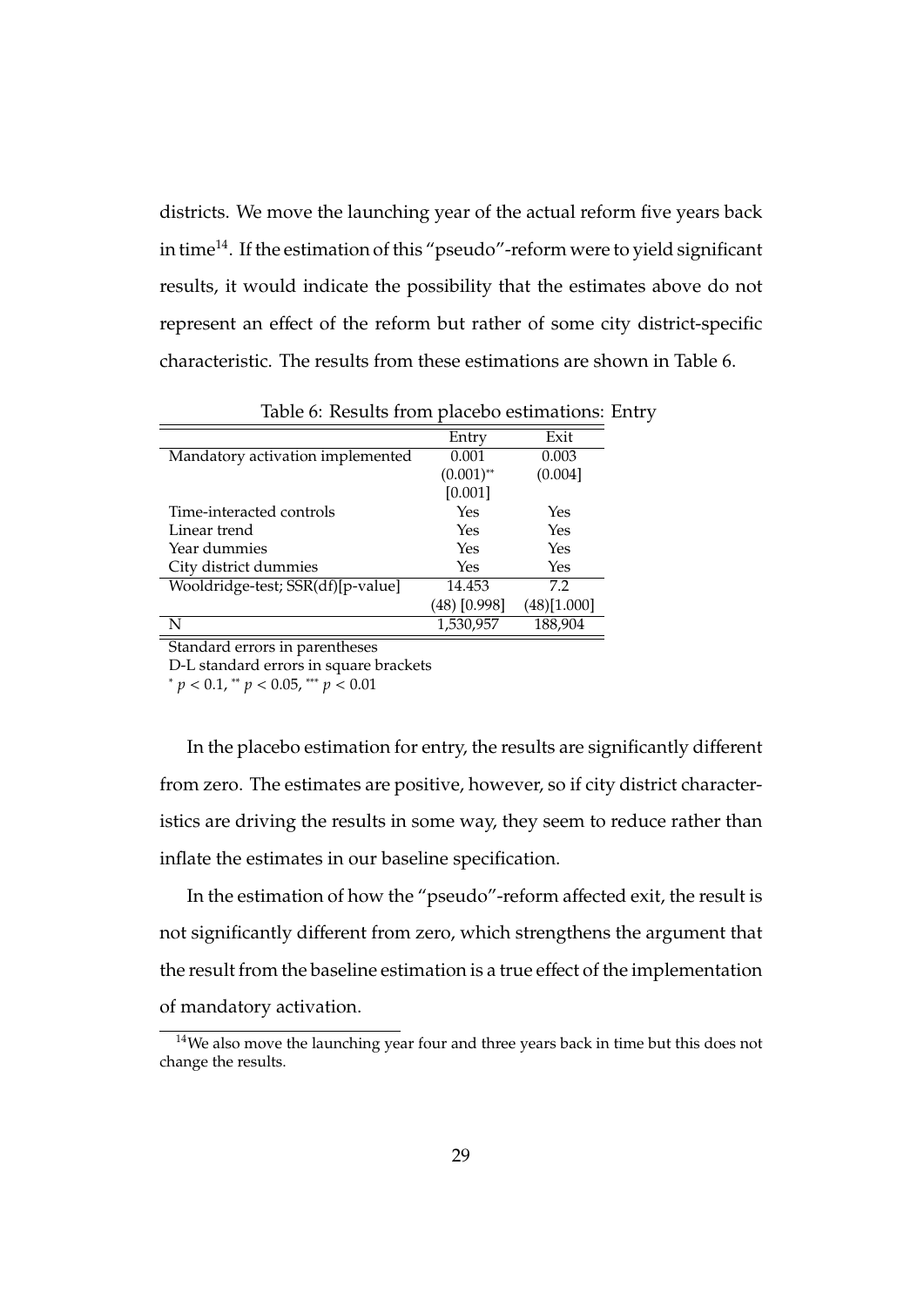### **5.4 Time-changing treatment e**ff**ects**

Even if we are not able to assess any effect on the overall entry rates following to the reform, there may be effects that vary over time. To see if this is the case, both for entry and exit rates, we change the specification given by equation 2 slightly and estimate separate treatment effects for the year of implementation, the first year after implementation and two or more years after implementation. The results are given in Table 7 .

|                                   | Entry             | Exit            |
|-----------------------------------|-------------------|-----------------|
| Year of implementation            | $-0.000$          | 0.010           |
|                                   | (0.001)           | $(0.004)$ **    |
|                                   | [0.002]           |                 |
| One year after                    | $-0.002$          | 0.009           |
|                                   | $(0.001)$ ***     | $(0.005)^{*}$   |
|                                   | [0.002]           |                 |
| Two years after or more           | $-0.000$          | 0.019           |
|                                   | (0.001)           | $(0.007)$ ***   |
|                                   | [0.002]           |                 |
| Time-interacted controls          | Yes               | Yes             |
| Linear trend                      | Yes               | Yes             |
| Year dummies                      | Yes               | Yes             |
| City district dummies             | Yes               | Yes             |
| Wooldridge-test; SSR(df)[p-value] | 131.018           | 29.291          |
|                                   | $(105)$ $[0.044]$ | $(105)$ [1.000] |
| N                                 | 2,698,222         | 287,953         |

Table 7: Results from estimations with time-specific treatment

Standard errors in parentheses

D-L standard errors in square brackets

<sup>∗</sup> *p* < 0.1, ∗∗ *p* < 0.05, ∗∗∗ *p* < 0.01

In the entry estimation, the effects are still insignificant with the standard errors from the D-L estimation. The exit estimations do not show a clear pattern of effects over the time periods. If anything, the effect seems to increase over time. An explanation to the lag may be that it took some time for the programs to become effective and then activation really helped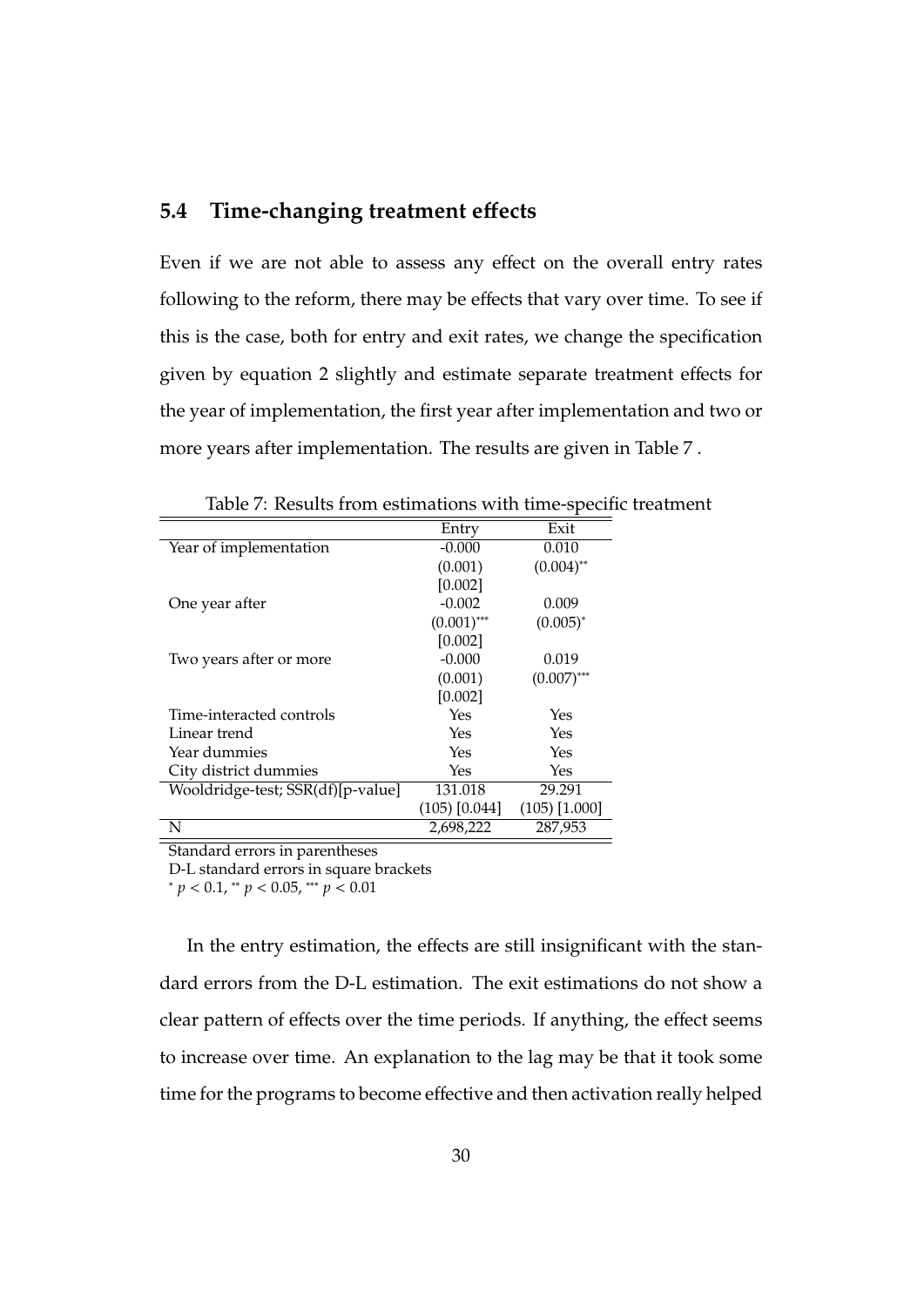people to find work.

# **5.5 Heterogeneous e**ff**ects**

#### **5.5.1 Population at risk**

As mentioned in section 3.3, certain groups of individuals<sup>15</sup> are more likely to be on welfare. Therefore, we estimated the effect of mandatory activation on entry rates separately for this population. We have thus excluded many individuals who are never at risk of entering welfare. The results are shown in Table 8. Even for this group, no effect of mandatory activation is found on entry rates.

|                                              | (1)            |  |  |
|----------------------------------------------|----------------|--|--|
| Mandatory activation implemented             | $-0.001$       |  |  |
|                                              | (0.001)        |  |  |
|                                              | [0.003]        |  |  |
| Time-interacted controls                     | Yes            |  |  |
| Linear trend                                 | Yes            |  |  |
| Year dummies                                 | Yes            |  |  |
| City district dummies                        | Yes            |  |  |
| Wooldridge-test; SSR(df)[p-value]            | 44.935         |  |  |
|                                              | $(96)$ [1.000] |  |  |
| N                                            | 877,762        |  |  |
| Standard errors in parentheses               |                |  |  |
| D-L standard errors in square brackets       |                |  |  |
| * $p < 0.1$ , ** $p < 0.05$ , *** $p < 0.01$ |                |  |  |

Table 8: Results for population at risk: Entry

<sup>15</sup>These groups are young individuals, immigrants born in non-western countries, single parents and individuals with low education.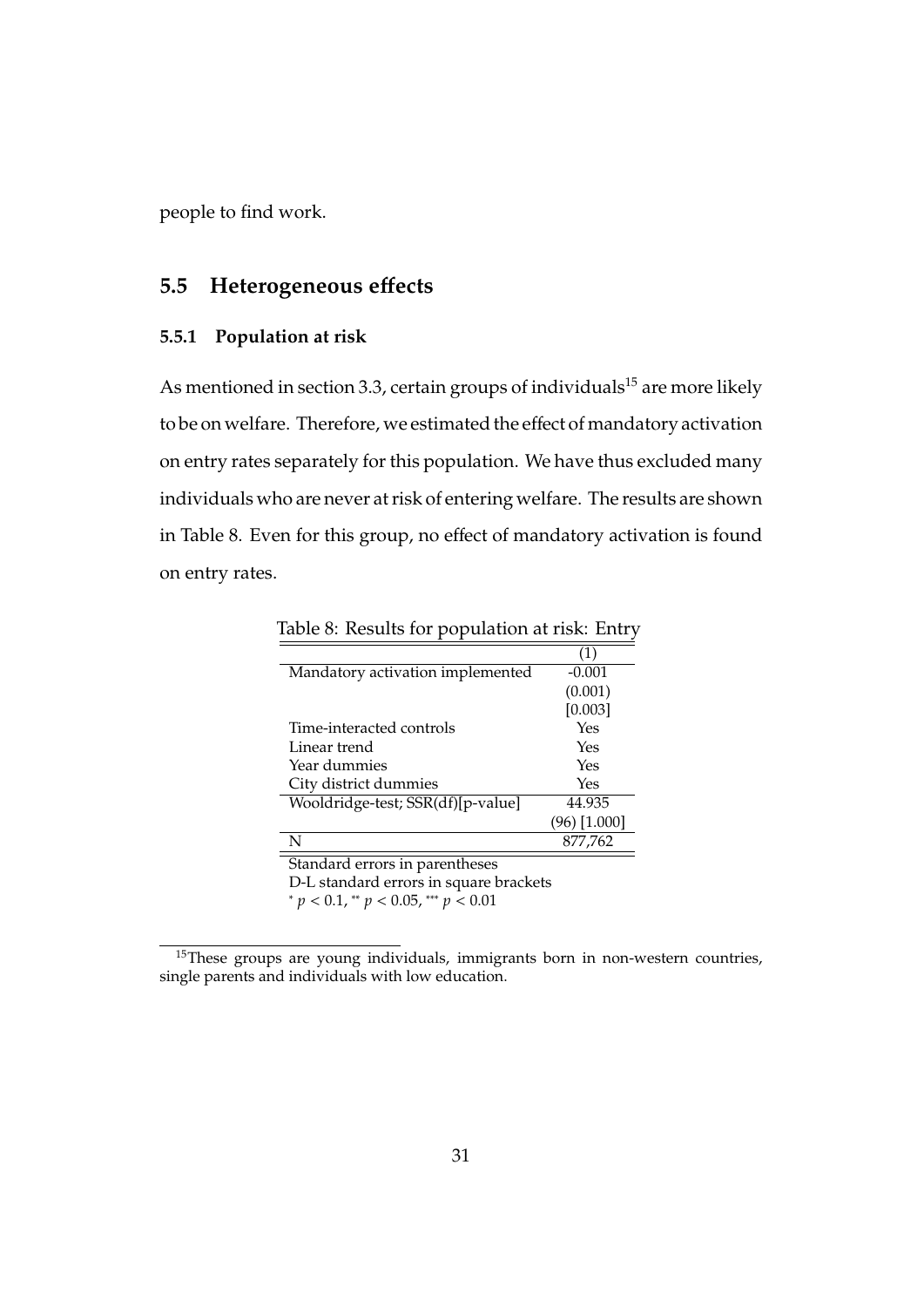#### **5.5.2 E**ff**ects on subpopulations**

To study whether activation requirements affect subgroups of the population differently, we performed separate estimations for some of these groups. Since Dahlberg, Johansson, and Mörk (2008) find large effects of mandatory activation on young individuals and individuals born in a non-Western country, we begin by estimating entry and exit effects for these groups.

Results for individuals under the age of 26 are presented in Table 9. The effect on the probability of entry is reduced by 0.6 percentage points. This is a rather large effect as the mean entry rate for this group during the studied period was about 5 percent (see Table 3). For young individuals, the estimate for the exit effect is a little bit higher than for the whole population on average, 1.4 percentage points. A possible interpretation is that when facing activation requirement, ordinary education might become a relatively more attractive alternative and since the possibilities of starting an education is larger for younger individuals this would translate into a larger reduction in entry rates for this group. Also, young individuals might be more likely to move back to live with their parents to avoid the activation programs.

The results for immigrants born in a non-Western country are presented in Table 10. Since the caseload effect for this group in our sample is positive we would expect positive entry effect and or negative exit effect. We find a positive entry effect but this is not significantly different from zero. Since the activation that immigrants participate in is likely to consist mainly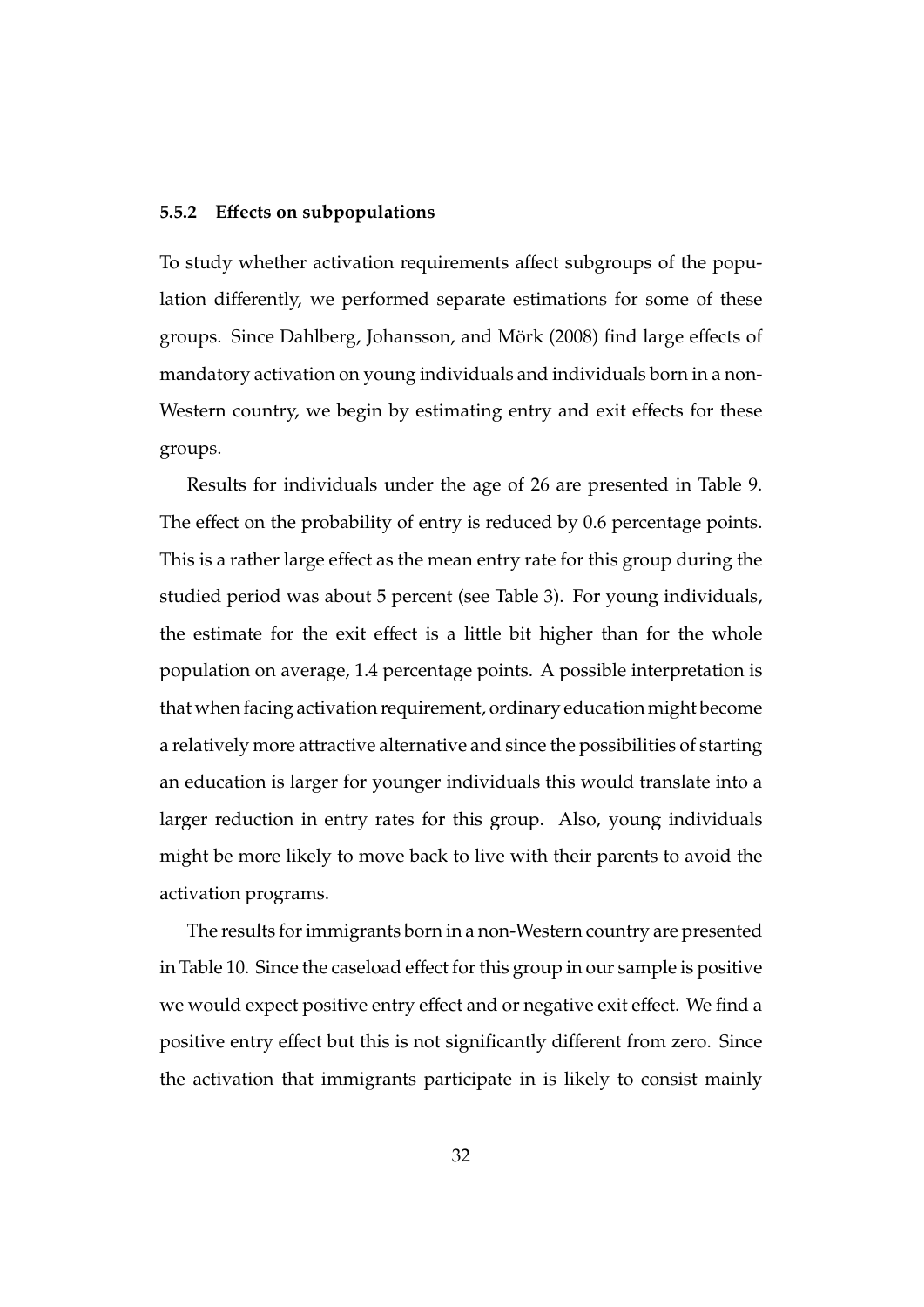| $\frac{1}{2}$                     |                 |                 |
|-----------------------------------|-----------------|-----------------|
|                                   | Entry           | Exit            |
| Mandatory activation implemented  | $-0.006$        | 0.014           |
|                                   | $(0.002)$ ***   | $(0.009)^{*}$   |
| Time-interacted controls          | Yes             | Yes             |
| Linear trend                      | Yes             | Yes             |
| Year dummies                      | Yes             | Yes             |
| City district dummies             | Yes             | Yes             |
| Wooldridge-test; SSR(df)[p-value] | 0.211           | 0.096           |
|                                   | $(107)$ [1.000] | $(107)$ [1.000] |
|                                   | 312,850         | 59,475          |

Table 9: Estimation results:Age< 26

Standard errors in parentheses

D-L standard errors in square brackets

<sup>∗</sup> *p* < 0.1, ∗∗ *p* < 0.05, ∗∗∗ *p* < 0.01

Table 10: Estimation results:Immigrants born in non-Western country

|                                   | Entry           | Exit            |
|-----------------------------------|-----------------|-----------------|
| Mandatory activation implemented  | 0.001           | 0.000           |
|                                   | (0.002)         | (0.005)         |
| Time-interacted controls          | Yes             | Yes             |
| Linear trend                      | Yes             | Yes             |
| Year dummies                      | Yes             | Yes             |
| City district dummies             | Yes             | Yes             |
| Wooldridge-test; SSR(df)[p-value] | 14.361          | 17.290          |
|                                   | $(107)$ [1.000] | $(107)$ [1.000] |
|                                   | 260,084         | 112,833         |

Standard errors in parentheses

D-L standard errors in square brackets

<sup>∗</sup> *p* < 0.1, ∗∗ *p* < 0.05, ∗∗∗ *p* < 0.01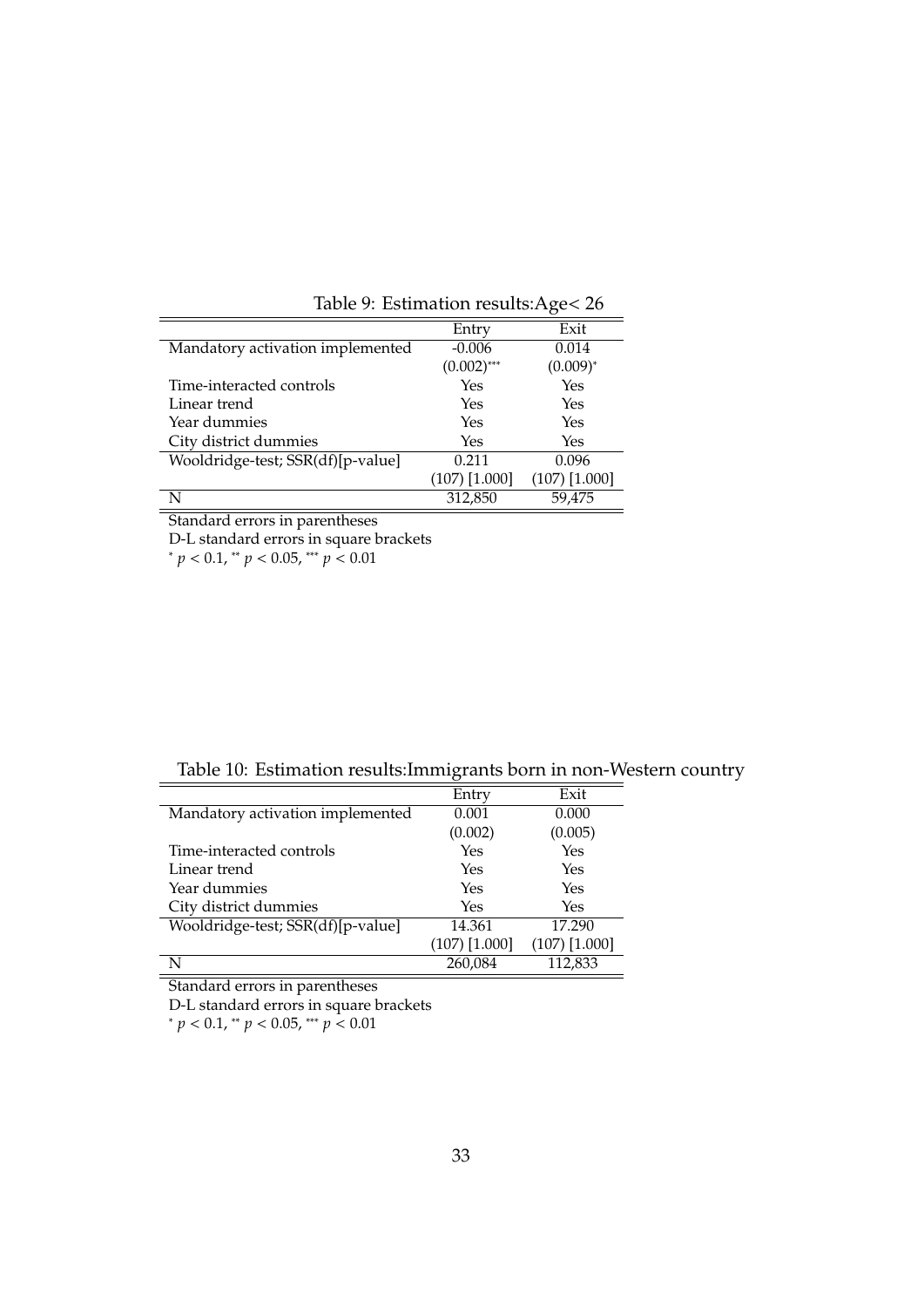of language training, and thus differ from that offered to other welfare participants, it might not be surprising that the results are not the ones that we would normally expect.

We also present results from separate estimations for unmarried individuals without children as this group could be expected to be relatively mobile and is commonly not eligible for welfare in other countries. As seen in Table 11, mandatory activation policies do not affect the entry rate for this group but lead to a significant increase in exit rate (2 percentage points, compared to an average exit rate of 35 percent for this group). An explanation to this may be that an individual in this group might have lower barriers to employment, since he or she does not have to take the situation of a partner or child into account when accepting a job offer.

|                                   | Entry           | Exit            |
|-----------------------------------|-----------------|-----------------|
| Manadtory activation implemented  | $-0.001$        | 0.020           |
|                                   | (0.001)         | $(0.006)$ ***   |
| Time-interacted controls          | Yes             | Yes             |
| Linear trend                      | Yes             | Yes             |
| Year dummies                      | Yes             | Yes             |
| City district dummies             | Yes             | Yes             |
| Wooldridge-test; SSR(df)[p-value] | 45.775          | 16.134          |
|                                   | $(107)$ [1.000] | $(107)$ [1.000] |
|                                   | 1,249,097       | 146,898         |

Table 11: Estimation results: Unmarried without children

Standard errors in parentheses

D-L standard errors in square brackets

<sup>∗</sup> *p* < 0.1, ∗∗ *p* < 0.05, ∗∗∗ *p* < 0.01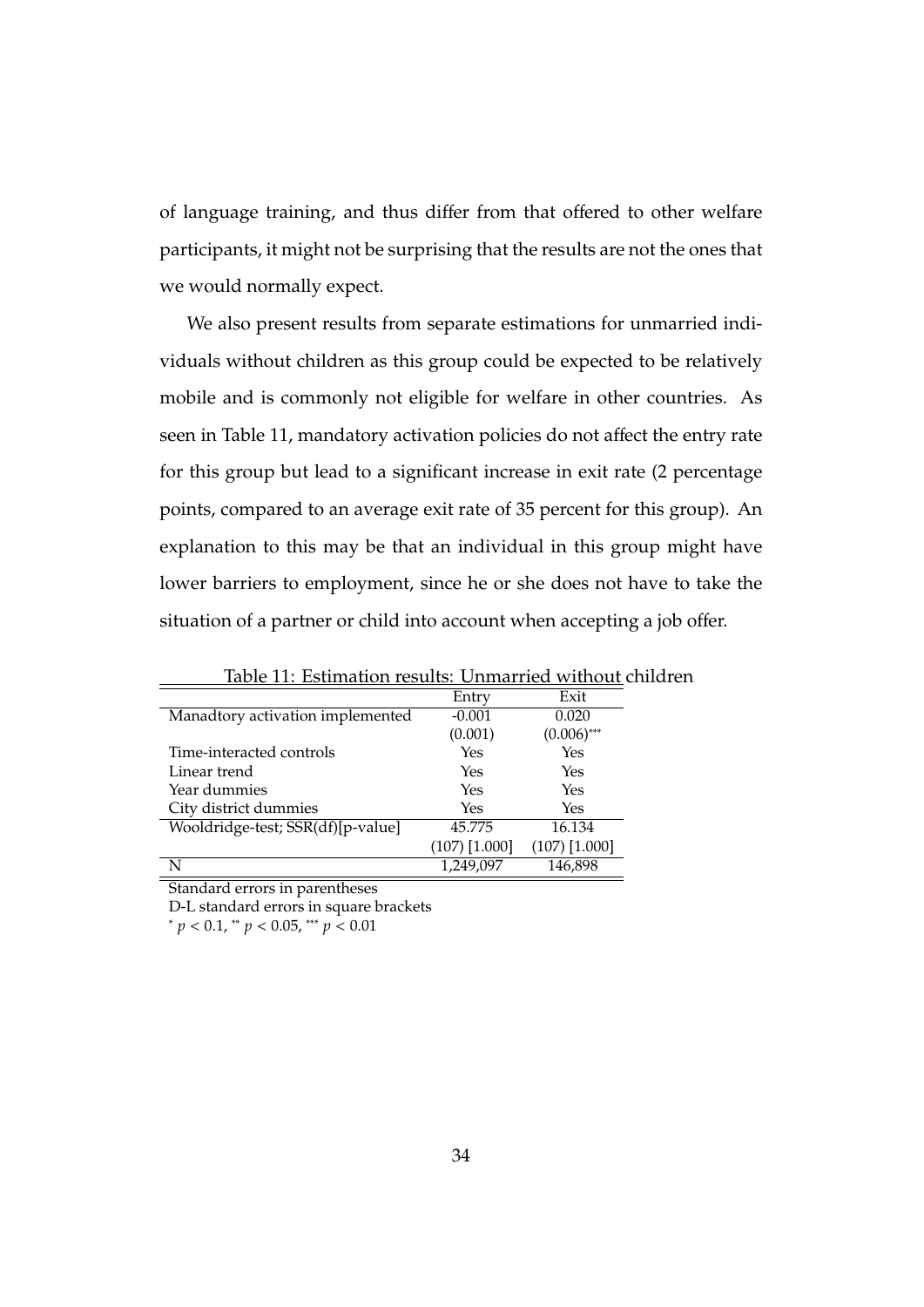# **6 Conclusions**

In this paper, we have examined the dynamic effects of introducing mandatory activation of welfare recipients. Earlier literature has found that welfare participation decreases when mandatory activation is implemented, but in most cases, the researchers have only included those individuals who already are welfare participants and therefore have only captured exit effects. In studies where the effect on the total population has been analyzed, the dynamics are still unclear as the entry and exit effects are not considered separately.

According to the theory, activation requirements will have effects both in the short run, when those who can support themselves by other means will leave welfare, and in the long run, when people will make decisions earlier in life to decrease their probability of ending up on welfare later. In our study, we are not able to distinguish between the short and the long run, but due to the relatively short time period being studied, the effects that we capture are mostly short-run effects.

To analyze the dynamics when mandatory activation is implemented, we use register data on the whole population in the municipality of Stockholm between 1993 and 2005. The municipality of Stockholm is divided into city districts where mandatory activation was implemented at different times between 1998 and 2004. We use this heterogeneity to evaluate the effects of activation requirements on entry and exit rates in a difference-indifferences model.

Our results indicate that entry rates decrease as a result of mandatory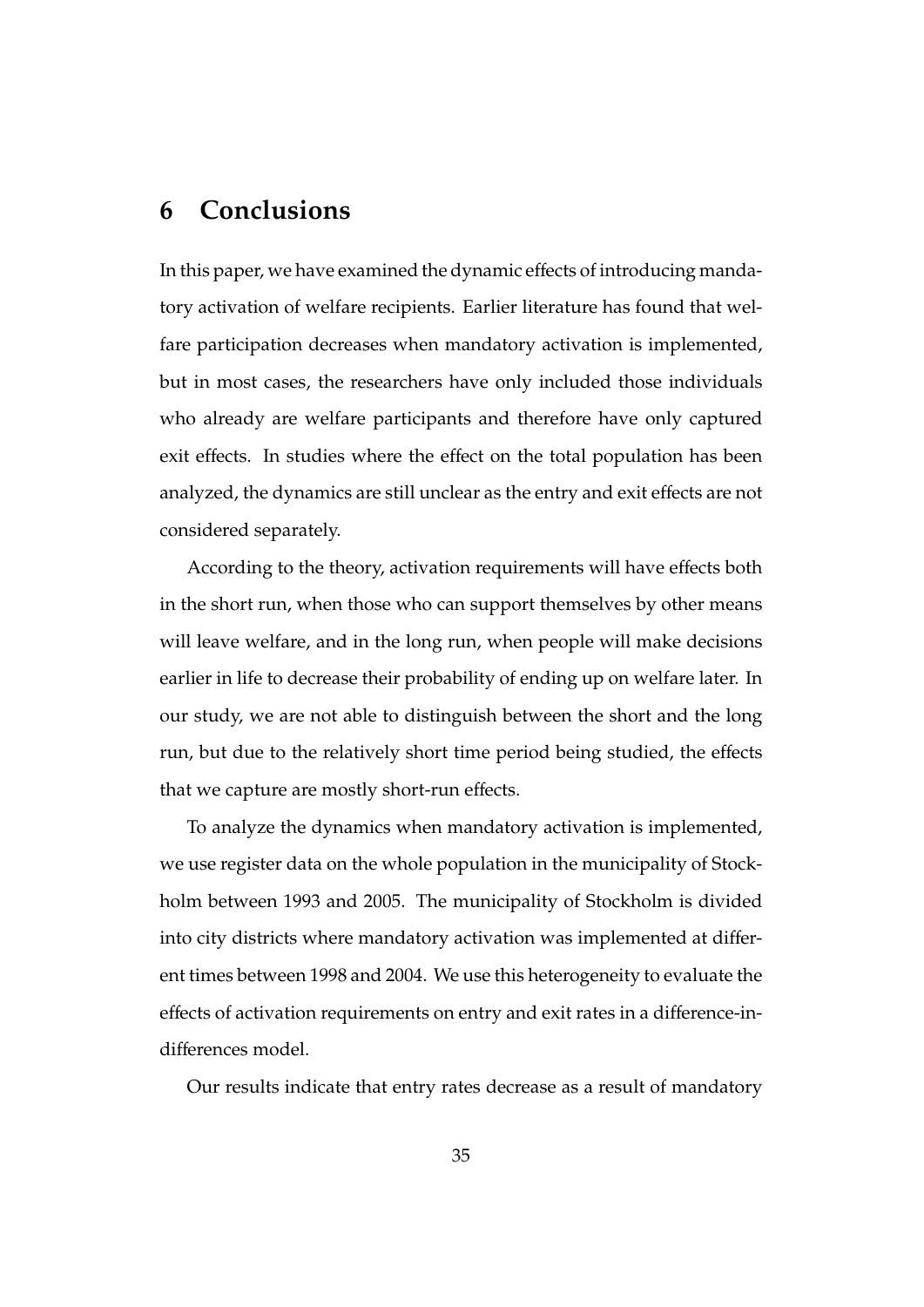activation, but these results are not robust when allowing the standard errors to be correlated within the city districts. The effects on exit rates are positive, indicating that the reform increases the likelihood that current welfare participants will find employment or leave social assistance for some other reason. The effects are rather small, and corresponds to an increase in the number of exits of about 2.7 percent.

We also examine if the treatment effect varies over time, that is, if the impact of the program becomes stronger with time after it was implemented. We find some indications that the effect on exits from welfare increase over time, possibly because it takes some time for the programs to be fully implemented.

To see if the treatment effect is heterogeneous across the population we also perform the analysis separately for subgroups of the population, and we find effects for two groups. For young individuals the entry rates were significantly when mandatory activation was introduced. The probability of entering welfare decreased by 0.6 percentage points for this groups which corresponds to a reduction of 11.7 percent. For unmarried individuals without children we find positive effects on the exit rates. Since the content of the activation programs differ to suit the needs of each participant, it is not surprising that the impact varies between groups. Young individuals and singles without children are probably closer to the labor market than are for example refugee immigrants and single parents. Thus, they are more likely to find an alternative to welfare participation and it might also be easier to construct activities within the program that can help them find employment.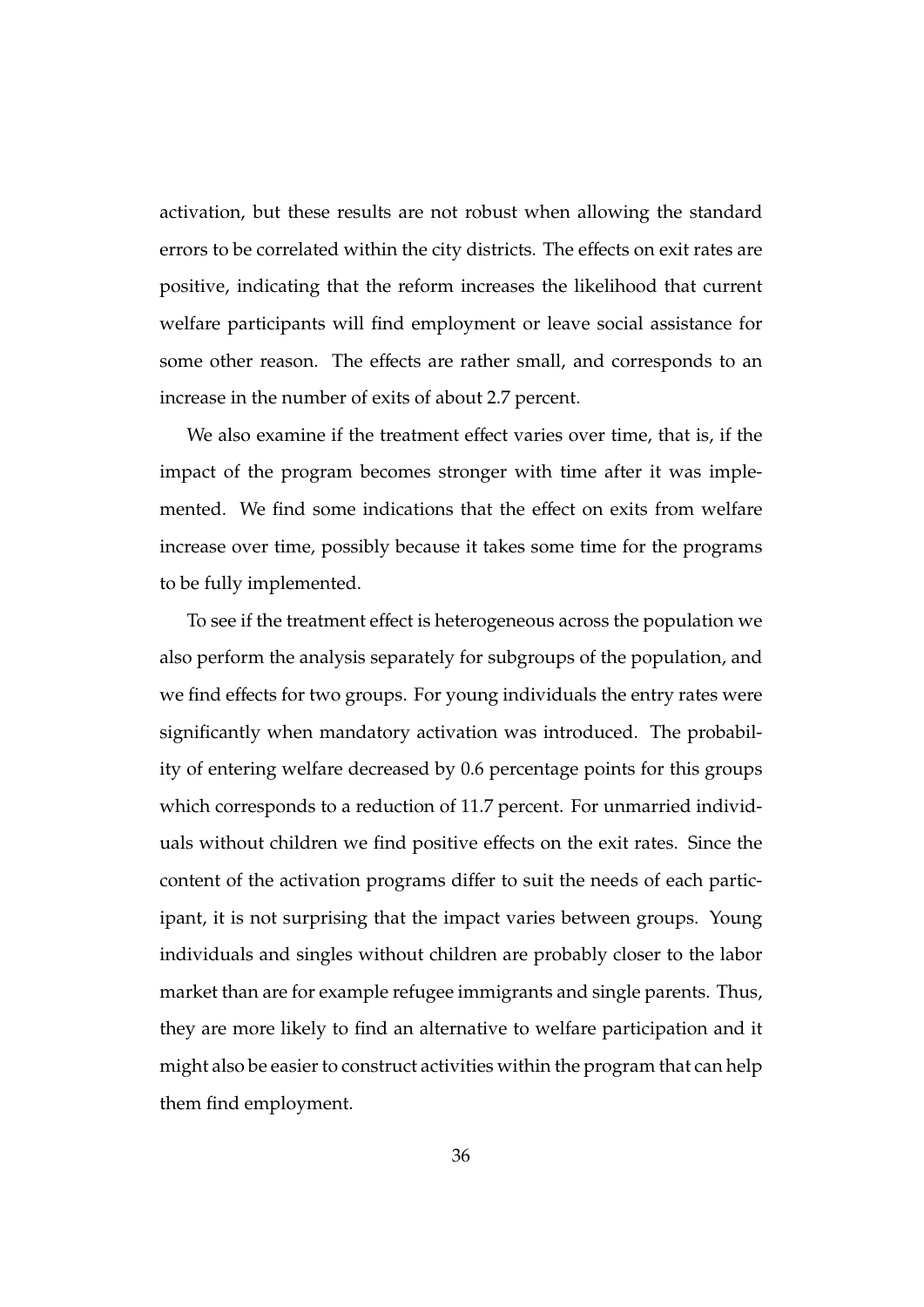Even if we have data over the whole population covering a long period of years, the data is at very low frequency. We do not know if recipients receive social assistance for few or many months during a year and thereby can't say any thing about the short term dynamics. Mandatory activation requirements may have had an effect that we are not able to capture with our annual data. Individuals may have found temporary work and thereby reduced time dependent on social assistance. For future research higher frequency data would increase our understanding of the effects.

The data is also problematic with respect to the small number of treated groups. The data is at the individual level while treatment only varies over 12 groups. Thus, if observations are not independent within groups we need to take into account the problem of potential correlation among the standard errors. We do this by applying the methods proposed by Wooldridge (2003) and Donald and Lang (2007). However, we are not able to account for possible serial correlation discussed by Bertrand, Duflo, and Mullainathan (2004).

The main conclusion to be drawn from this study is that mandatory activation programs seem to have a rather small effect on the probability that an individual leaves and enters welfare participation. However, there are important differences between groups of individuals. Most importantly, young individuals and single individuals with no children are affected more than other groups. This is probably due to the fact that these groups are more mobile and are more likely to be able to accept a job offer on short notice. Young individuals, who become less likely to start collecting benefits when participation in the program becomes mandatory, are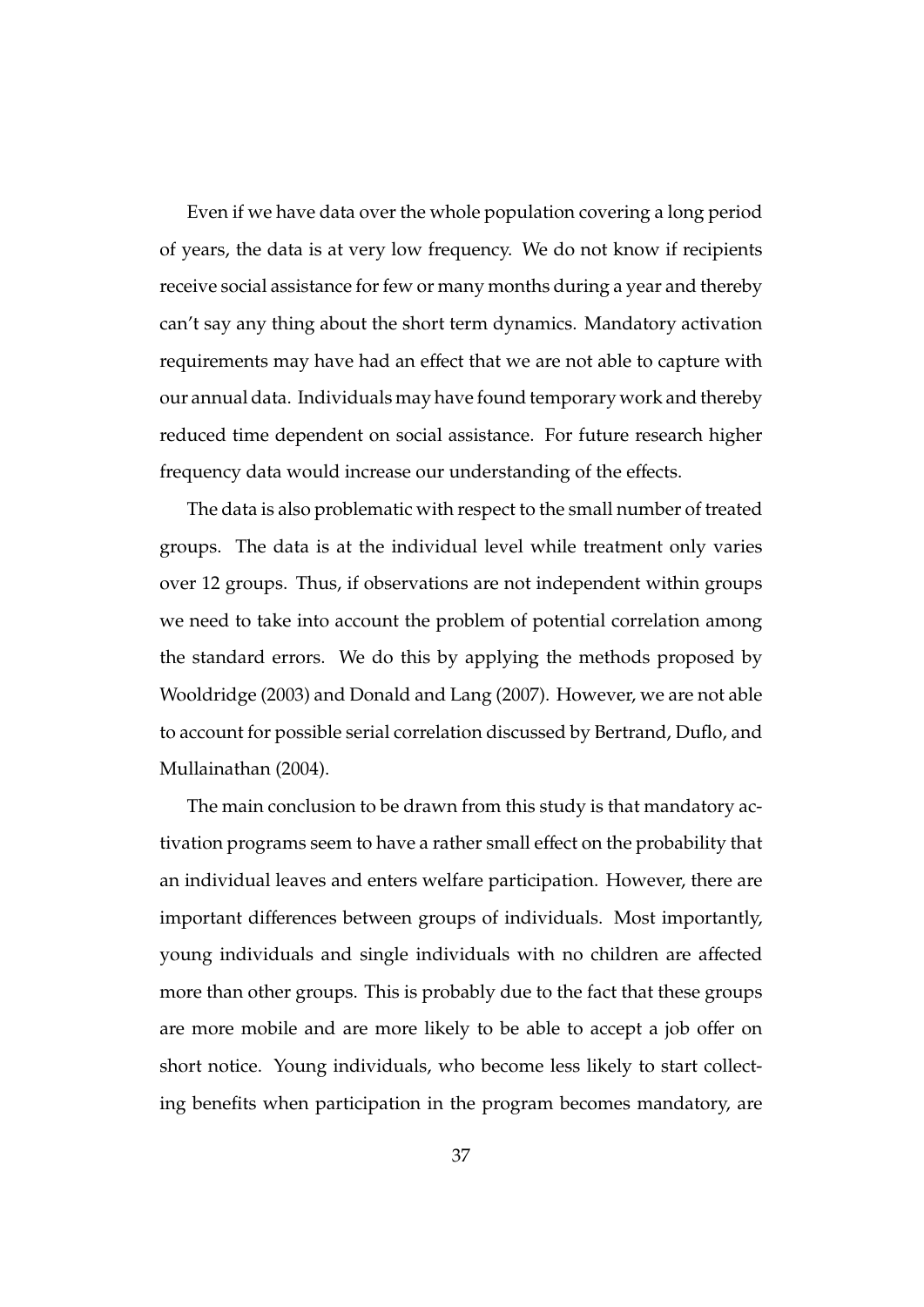more likely to start pursuing higher education and thus qualify for study grants. For future research it would be interesting to see if it is the case that the activation programs led to more individuals starting higher education rather than relying on welfare. It is also not surprising that individuals with fewer family responsibilities are more responsive to the incentives that the programs create. This is especially true if leaving welfare requires taking short term jobs and if child care is not easily available. When interpreting these results, it is important to consider that the design of the activation programs probably has a large impact on their effectiveness. For example, activation aimed at young individuals is different from that aimed at immigrants with poor language skills. The programs are thus very likely to affect different groups differently, both in terms of how effective the programs are in providing relevant skills and in what incentives they create.

# **References**

- Acs, G., K. R. Phillips, and S. Nelson (2005): "The Road Not Taken? Changes in Welfare Entry During the 1990s\*," *Social Science Quarterly*, 86(s1), 1060–1079.
- BERTRAND, M., E. DUFLO, AND S. MULLAINATHAN (2004): "How Much Should We Trust Differences-in-Differences Estimates?," *Quarterly Journal of Economics*, 119(1), 249–275.

BESLEY, T., AND S. COATE (1992): "Workfare versus Welfare: Incentive Ar-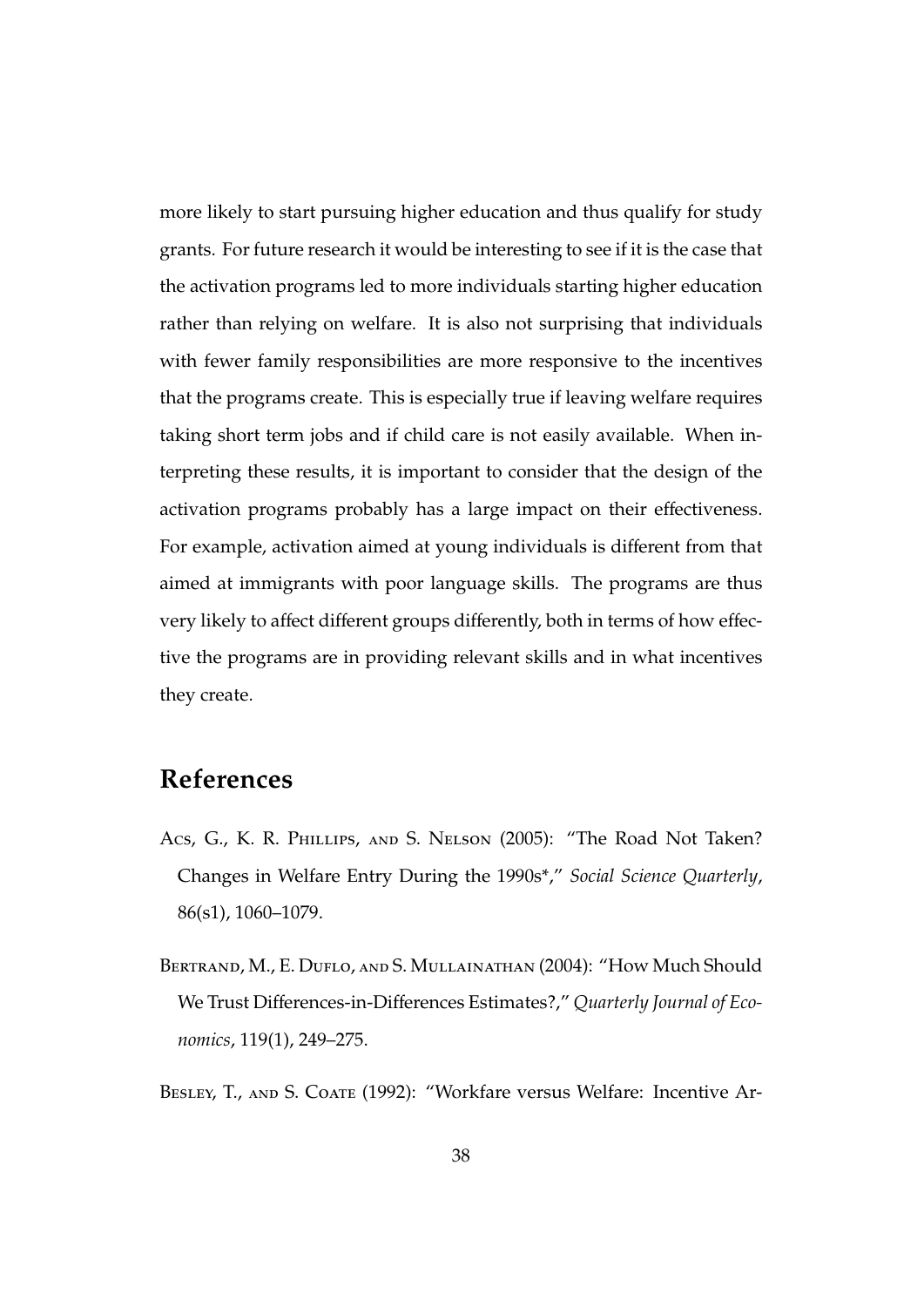guments for Work Requirements in Poverty-Alleviation Programs," *The American Economic Review*, 82(1), 249–261.

- BLACK, D. A., J. A. SMITH, M. C. BERGER, AND B. J. NOEL (2003): "Is the threat of reemployment services more effective than the services themselves? Evidence from random assignment in the UI system," *The American economic review*, 93(4), 1313–1327.
- Blank, R. M. (2002): "Evaluating Welfare Reform in the United States," *Journal of Economic Literature*, 40, 1105–1166.
- BRETT, C. (1998): "Who should be on workfare? The use of work requirements as part of an optimal tax mix," *Oxford Economic Papers*, 50(4), 607–622.
- Chambers, R. G. (1989): "Workfare or welfare?," *Journal of Public Economics*, 40(1), 79–97.
- Dahl, E. (2003): "Does 'workfare' work? The Norwegian experience," *International Journal of Social Welfare*, 12(4).
- DAHLBERG, M., K. JOHANSSON, AND E. MÖRK (2008): "On mandatory activation of welfare receivers," IFAU Working Paper 2008:24.
- DONALD, S. G., AND K. LANG (2007): "Inference with Difference-in-Differences and Other Panel Data," *Review of Economics and Statistics*, 89(2), 221–233.
- Edmark, K. (2009): "Migration Effects of Welfare Benefit Reform," *Scandinavian Journal of Economics*, 111(3), 511–526.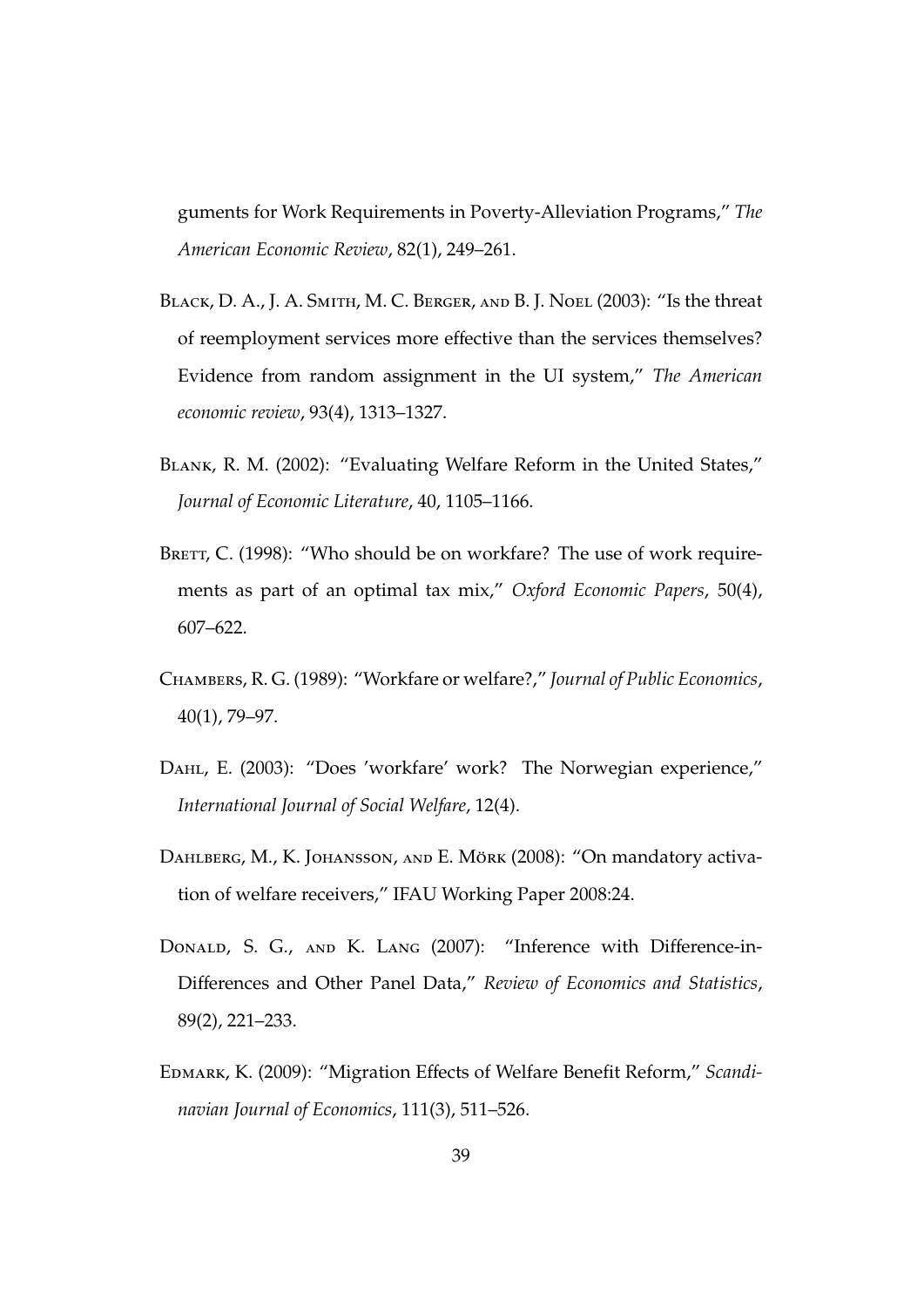- Fiva, J. H. (2009): "Does welfare policy affect residential choices? An empirical investigation accounting for policy endogeneity," *Journal of Public Economics*, 93(3-4), 529–540.
- Friedlander, D., and G. Burtless (1995): *Five Years After: The Long-Term E*ff*ects of Welfare-to-Work Programs*. Russel Sage, NY.
- Gelbach, J. (2004): "Migration, the Life Cycle, and State Benefits: How Low Is the Bottom?," *Journal of Political Economy*, 112(5), 1091–1130.
- Giertz, A. (2004): "Making the poor work. Social assistance and activation programs in Sweden," Lund Dissertations in Social Work, No 19, Lund University.
- GITTLEMAN, M. (2001): "Declining caseloads: What do the dynamics of welfare participation reveal?," *Industrial Relations: A Journal of Economy and Society*, 40(4), 537–570.
- Grogger, J. (2004): "Welfare transitions in the 1990s: The economy, welfare policy, and the EITC," *Journal of Policy Analysis and Management*, 23(4), 671–695.
- Grogger, J., S. J. Haider, and J. Klerman (2003): "Why Did the Welfare Rolls Fall during the 1990's? The Importance of Entry," *The American Economic Review*, 93(2), 288–292.
- Gueron, J. M., and E. Pauly (1991): *From Welfare to Work*. Russel Sage, NY.
- HANSEN, J., AND M. LOFSTROM (2006): "Immigrant-Native Differences in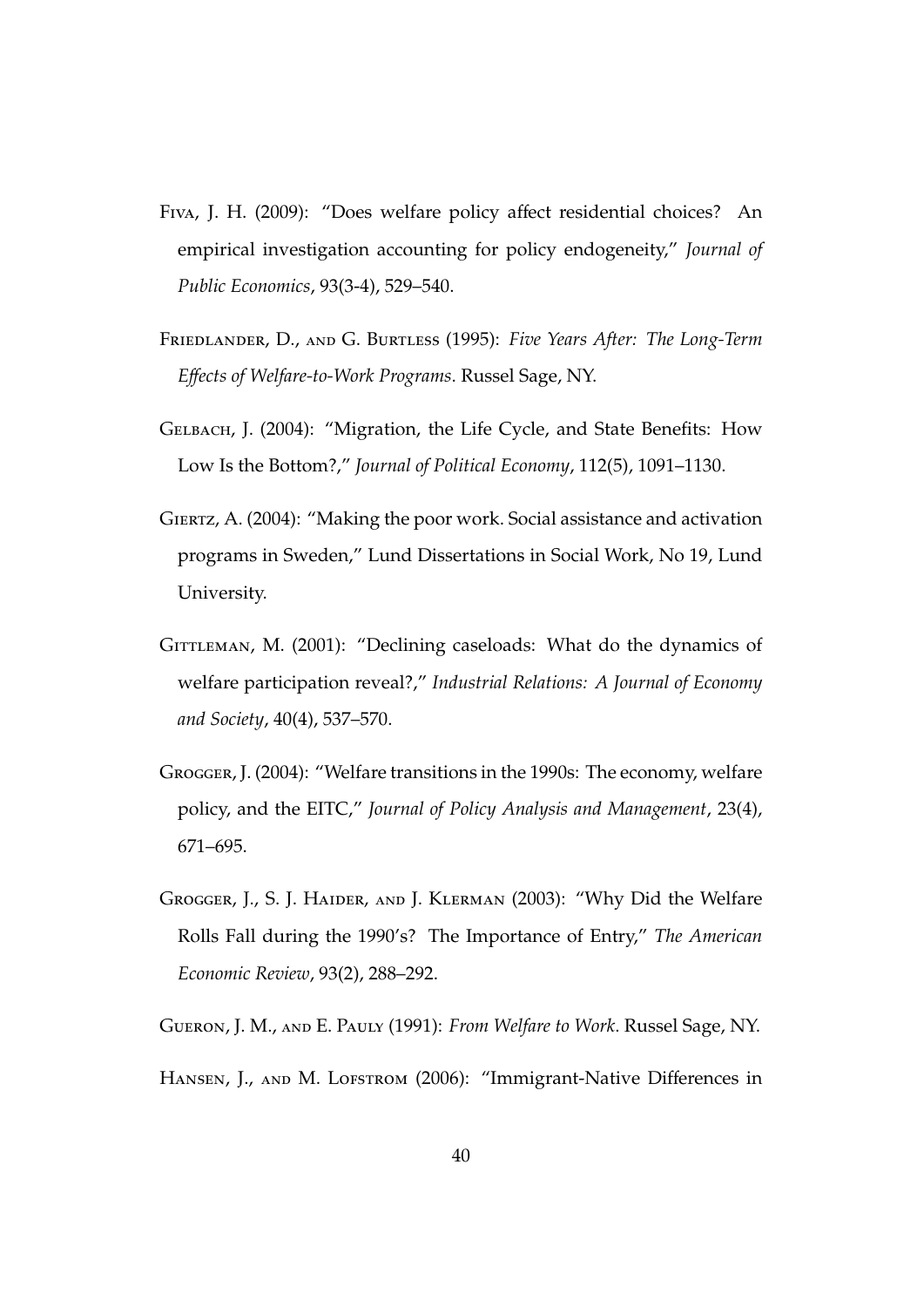Welfare Participation: The Role of Entry and Exit Rates," IZA Discussion Paper No. 2261.

- Klawitter, M., R. D. Plotnick, and M. E. Edwards (2000): "Determinants of initial entry onto welfare by young women," *Journal of Policy Analysis and Management*, 19(4), 527–546.
- Klerman, J. A., and S. J. Haider (2004): "A Stock-Flow Analysis of the Welfare Caseload," *J. Human Resources*, XXXIX(4), 865–886.
- McKinnish, T. (2007): "Welfare-induced migration at state borders: New evidence from micro-data," *Journal of Public Economics*, 91(3-4), 437–450.
- Meyer, B. D. (2000): "Do the Poor Move to Receive Higher Welfare Benefits?," mimeo.
- MILTON, P., AND R. BERGSTRÖM (1998): "Uppsalamodellen och socialbidragstagarna. En effektutvärdering," CUS-rapport 1998:1, The National *Board of Health and Welfare.*
- MOFFITT, R. (2003): "The role of nonfinancial factors in exit and entry in the TANF program," *Journal of Human Resources*, 38, 1221–1254.
- MOFFITT, R. A. (1996): "The effect of employment and training programs on entry and exit from the welfare caseload," *Journal of Policy Analysis and Management*, 15(1), 32–50.
- Salonen, T., and R. Ulmestig (2004): "Nedersta trappsteget en studie om kommunal aktivering," Växjö: Institutionen för vårdvetenskap och social arbete vid Växjö Universitet.